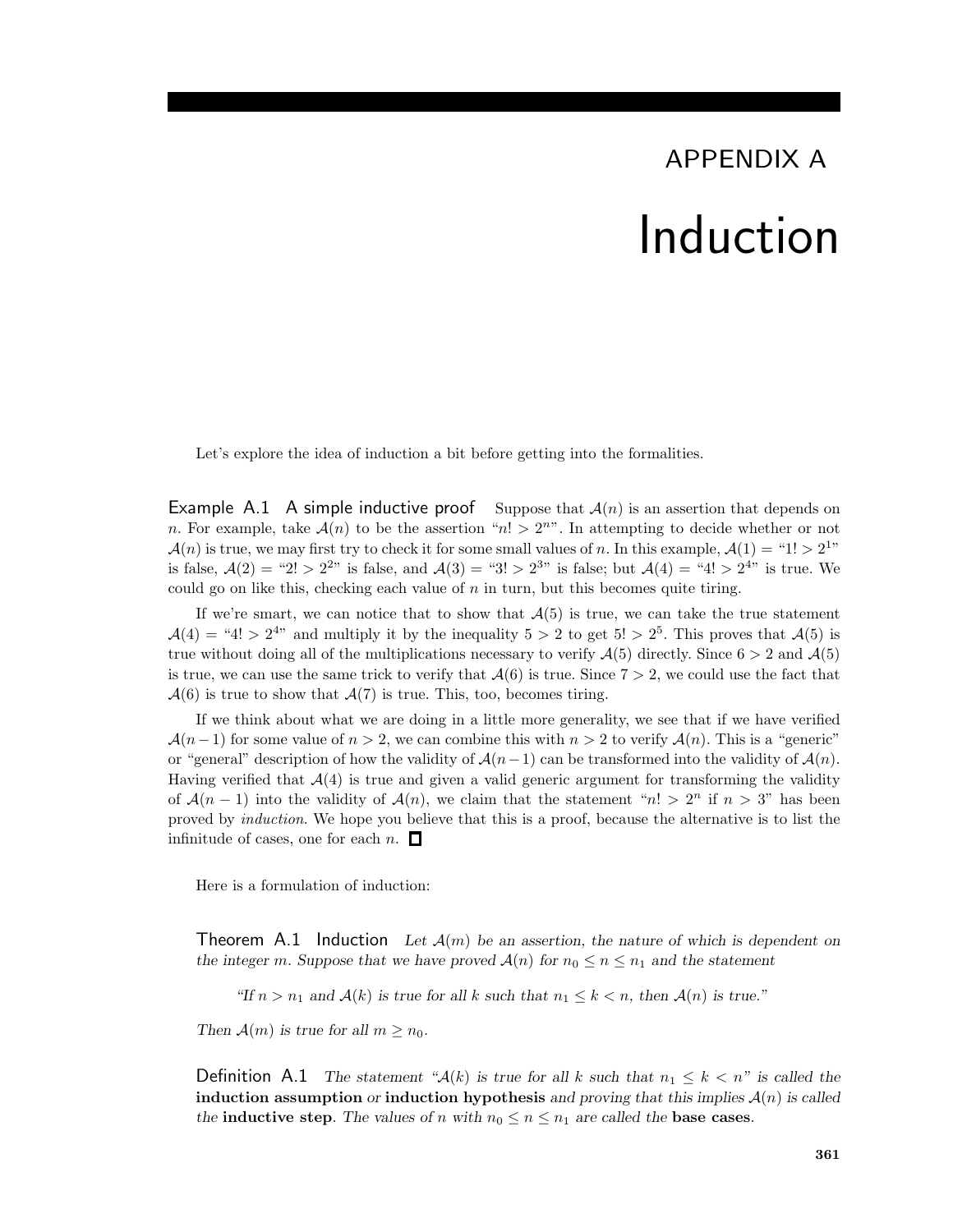In many situations,  $n_0 = n_1$  and  $n_1 = 0$  or 1; however, this is not always true. In fact, our example requires a different value of  $n_1$ . Before reading further, can you identify  $n_1$  in Example A.1? Can you identify the induction assumption?

∗ ∗ ∗ Stop and think about this! ∗ ∗ ∗

In our example, we started by proving  $\mathcal{A}(4) = 4! > 2^{4}$ , so  $n_1 = 4$ . The induction assumption is:

 $k! > 2^k$  is true for all k such that  $4 \leq k < n$ .

Remark. Sometimes induction is formulated differently. One difference is that people sometimes use  $n + 1$  in place of n. Thus the statement in the theorem would be

"If  $n \geq n_1$  and  $\mathcal{A}(k)$  is true for all  $n_1 \leq k \leq n$ , then  $\mathcal{A}(n+1)$  is true."

Another difference is that some people always formulate it with  $n_0 = 1$ . Finally, some people restrict the definition of induction even further by allowing you to use only  $\mathcal{A}(n)$  to prove  $\mathcal{A}(n+1)$  (or, equivalently, only  $\mathcal{A}(n-1)$  to prove  $\mathcal{A}(n)$ , rather than the full range of  $\mathcal{A}(k)$  for  $n_0 \leq k \leq n$ . Putting these changes together, we obtain the following more restrictive formulation of induction that is found in some texts:

Corollary Restricted induction Let  $A(m)$  be an assertion, the nature of which is dependent on the integer m. Suppose that we have proved  $A(1)$  and the statement

"If  $n > 1$  and  $\mathcal{A}(n-1)$  is true then,  $\mathcal{A}(n)$  is true."

Then  $\mathcal{A}(m)$  is true for all  $m \geq 1$ .

Since this is a special case of Theorem A.1, we'll just simply use Theorem A.1. While there is never need to use a simpler form of induction than Theorem A.1, there is sometimes a need for a more general forms of induction. Discussion of these generalizations is beyond the scope of the text.

**Example A.2** A summation We would like a formula for the sum of the first n integers. Let us write  $S(n) = 1 + 2 + \ldots + n$  for the value of the sum. By a little calculation,

$$
S(1) = 1
$$
,  $S(2) = 3$ ,  $S(3) = 6$ ,  $S(4) = 10$ ,  $S(5) = 15$ ,  $S(6) = 21$ .

What is the general pattern? It turns out that  $S(n) = \frac{n(n+1)}{2}$  is correct for  $1 \le n \le 6$ . Is it true in general? This is a perfect candidate for an induction proof with

$$
n_0 = n_1 = 1
$$
 and  $\mathcal{A}(n):$  " $S(n) = \frac{n(n+1)}{2}$ ." A.1

Let's prove it. We have shown that  $\mathcal{A}(1)$  is true. In this case we need only the restricted induction hypothesis; that is, we will prove the formula for  $S(n)$  by using the formula for  $S(n-1)$ . Here it is (the inductive step):

$$
S(n) = 1 + 2 + \dots + n = \left(1 + 2 + \dots + (n - 1)\right) + n
$$
  
=  $S(n - 1) + n = \frac{(n - 1)((n - 1) + 1)}{2} + n$  by  $A(n - 1)$ ,  
=  $\frac{n(n + 1)}{2}$  by algebra.

This completes the proof.  $\Box$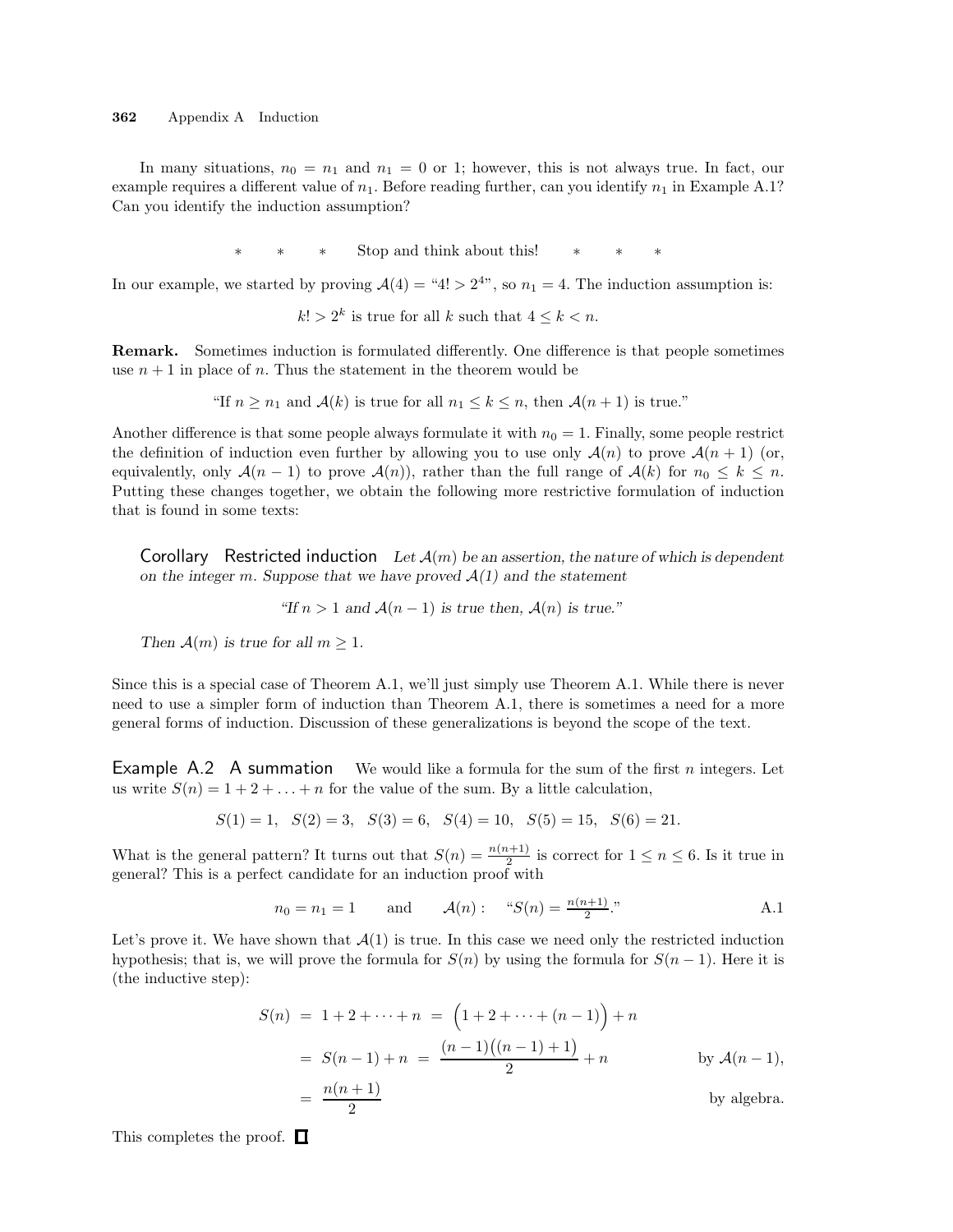**Example A.3 Divisibility** We will prove that for all integers  $x > 1$  and all positive integers n,  $x-1$  divides  $x^{n}-1$ . In this case  $n_0 = n_1 = 1$ ,  $\mathcal{A}(n)$  is the statement that  $x-1$  divides  $x^{n}-1$ . Since  $\mathcal{A}(1)$  states that  $x - 1$  divides  $x - 1$  it is obvious that  $\mathcal{A}(1)$  is true. Now for the induction step. How can we rephrase  $\mathcal{A}(n)$  so that it involves  $\mathcal{A}(n-1)$ ? After a bit of thought, you may come up with

$$
x^{n} - 1 = x(x^{n-1} - 1) + (x - 1).
$$
 A.2

Once this is discovered, the rest is easy:

- By  $\mathcal{A}(n-1), x^{n-1}-1$  is divisible by  $x-1$ , thus  $x(x^{n-1}-1)$  is divisible by  $x-1$ .
- Also,  $x 1$  divides  $x 1$ .
- Thus the sum in  $(A.2)$  is divisible by  $x 1$ .

This completes the proof.

We could have used the same proof as this one for the statement that the polynomial  $x - 1$ divides the polynomial  $x^n - 1$  for all positive integers n.

In the last example, the hardest part was figuring out how to use  $\mathcal{A}(n-1)$  in the proof of  $\mathcal{A}(n)$ . This is quite common:

Observation The difficult part of a proof by induction is often figuring out how to use the inductive hypothesis.

Simple examples of inductive proofs may not make this clear. Another difficulty that can arise, as happened in Example A.2, may be that we are not even given a theorem but are asked to discover it.

Example A.4 An integral formula We want to prove the formula

$$
\int_0^1 x^a (1-x)^b dx = \frac{a! \ b!}{(a+b+1)!}
$$

for nonnegative integers a and b.

What should we induct on? We could choose  $a$  or  $b$ . Let's use  $b$ . Here it is with  $b$  replaced with n to look more like our usual formulation:

$$
\int_0^1 x^a (1-x)^n dx = \frac{a! \; n!}{(a+n+1)!}.
$$

This is our  $\mathcal{A}(n)$ . Also  $n_0 = n_1 = 0$ , the smallest nonnegative integer. You should verify that  $\mathcal{A}(0)$ is true, thereby completing the first step in the inductive proof. (Remember that  $0! = 1$ .)

How can we use our inductive hypothesis to prove  $\mathcal{A}(n)$ ? This is practically equivalent to asking how to manipulate the integral in  $(A.3)$  so that the power of  $(1-x)$  is reduced. Finding the answer depends on a knowledge of techniques of integration. Someone who has mastered them will realize that integration by parts could be used to reduce the degree of  $1 - x$  in the integral. Let's do it. Integration by parts states that  $\int u dv = uv - \int v du$ . We set  $u = (1 - x)^n$  and  $dv = x^a dx$ . Then  $du = -n(1-x)^{n-1}, v = \frac{x^{a+1}}{a+1}$  and

$$
\int_0^1 x^a (1-x)^n dx = \left. \frac{(1-x)^n x^{a+1}}{a+1} \right|_0^1 + \frac{n}{a+1} \int_0^1 x^{a+1} (1-x)^{n-1} dx
$$

$$
= \frac{n}{a+1} \int_0^1 x^{a+1} (1-x)^{n-1} dx.
$$

The last integral can be evaluated by  $\mathcal{A}(n-1)$  and so

$$
\int_0^1 x^a (1-x)^n dx = \frac{n}{a+1} \frac{(a+1)!(n-1)!}{((a+1)+(n-1)+1)!} = \frac{a! \, n!}{(a+n+1)!}.
$$

This completes the inductive step, thereby proving  $(A.3)$ .  $\Box$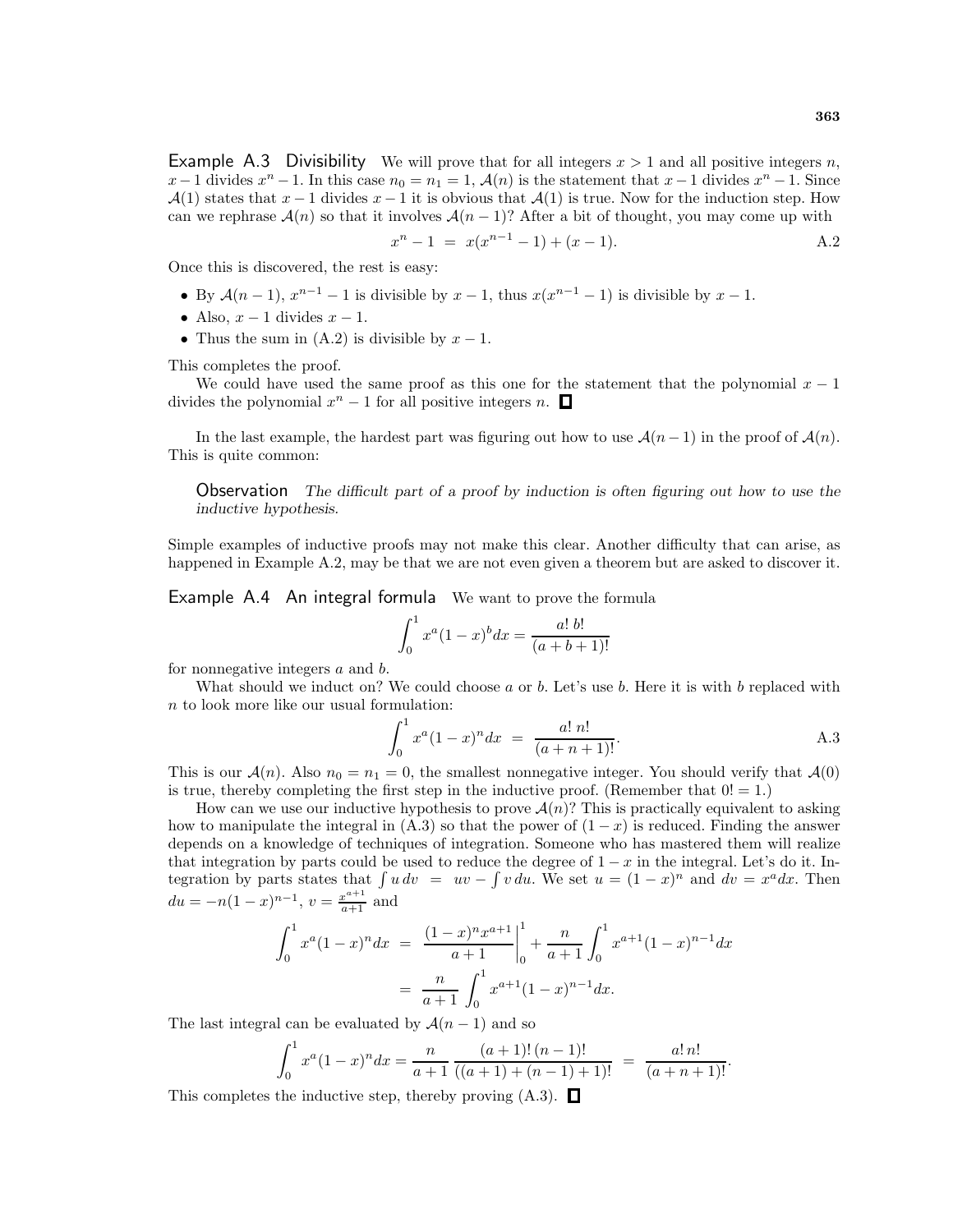We now do a more combinatorial inductive proof. This requires a definition from the first chapter. If A is a set, let |A| stand for the number of elements in A.

Definition A.2 Cartesian Product If  $C_1, \ldots, C_k$  are sets, the Cartesian product of the sets is written  $C_1 \times \cdots \times C_k$  and consists of all k long lists  $(x_1, \ldots, x_k)$  with  $x_i \in C_i$  for  $1 \leq i \leq k$ .

Example A.5 Size of the Cartesian product We want to prove

$$
|C_1 \times \cdots \times C_n| = |C_1| \cdots |C_n|.
$$
 A.4

This is our  $\mathcal{A}(n)$ . Since this is trivially true for  $n = 1$ , it is reasonable to take  $n_0 = n_1 = 1$ . It turns out that this choice will make the inductive step more difficult. It is better to choose  $n_1 = 2$ . (Normally one would discover that part way through the proof. To simplify things a bit, we've "cheated" by telling you ahead of time.)

To begin with, we need to prove  $\mathcal{A}(2)$ . How can this be done? This is the difficult part. Let's postpone it for now and do the inductive step.

We claim that

the sets  $C_1 \times \cdots \times C_n$  and  $(C_1 \times \cdots \times C_{n-1}) \times C_n$  have the same number of elements.

Why is this? They just differ by pairs of parentheses: Suppose  $x_1 \in C_1$ ,  $x_2 \in C_2$ , ... and  $x_n \in C_n$ . Then

$$
(x_1,\ldots,x_n)\in C_1\times\cdots\times C_n
$$

and

$$
((x_1,\ldots,x_{n-1}),x_n)\in (C_1\times\cdots\times C_{n-1})\times C_n
$$

just differ by pairs of parentheses. Thus

$$
|C_1 \times \cdots \times C_n| = |(C_1 \times \cdots \times C_{n-1}) \times C_n|
$$
 by the above,  
\n
$$
= |C_1 \times \cdots \times C_{n-1}| \cdot |C_n|
$$
 by  $\mathcal{A}(2)$ ,  
\n
$$
= (|C_1| \cdots |C_{n-1}|) |C_n|
$$
 by  $\mathcal{A}(n-1)$ .

This completes the inductive step. Note that this is different from our previous inductive proofs in that we used both  $\mathcal{A}(n-1)$  and  $\mathcal{A}(2)$  in the inductive step.

We must still prove  $\mathcal{A}(2)$ . Let  $C_1 = \{y_1, \ldots, y_k\}$ , where  $k = |C_1|$ . Then

$$
C_1 \times C_2 = (\{y_1\} \times C_2) \cup \cdots \cup (\{y_k\} \times C_2).
$$

Since all of the sets in the union are disjoint, the number of elements in the union is the sum of the number of elements in each of the sets separately. Thus

$$
|C_1 \times C_2| = |\{y_1\} \times C_2| + \cdots + |\{y_k\} \times C_2|.
$$

You should be able to see that  $|\{y_i\} \times C_2| = |C_2|$ . Since the sum has  $k = |C_1|$  terms, all of which equal  $|C_2|$ , we finally have  $|C_1 \times C_2| = |C_1| \cdot |C_2|$ .  $\Box$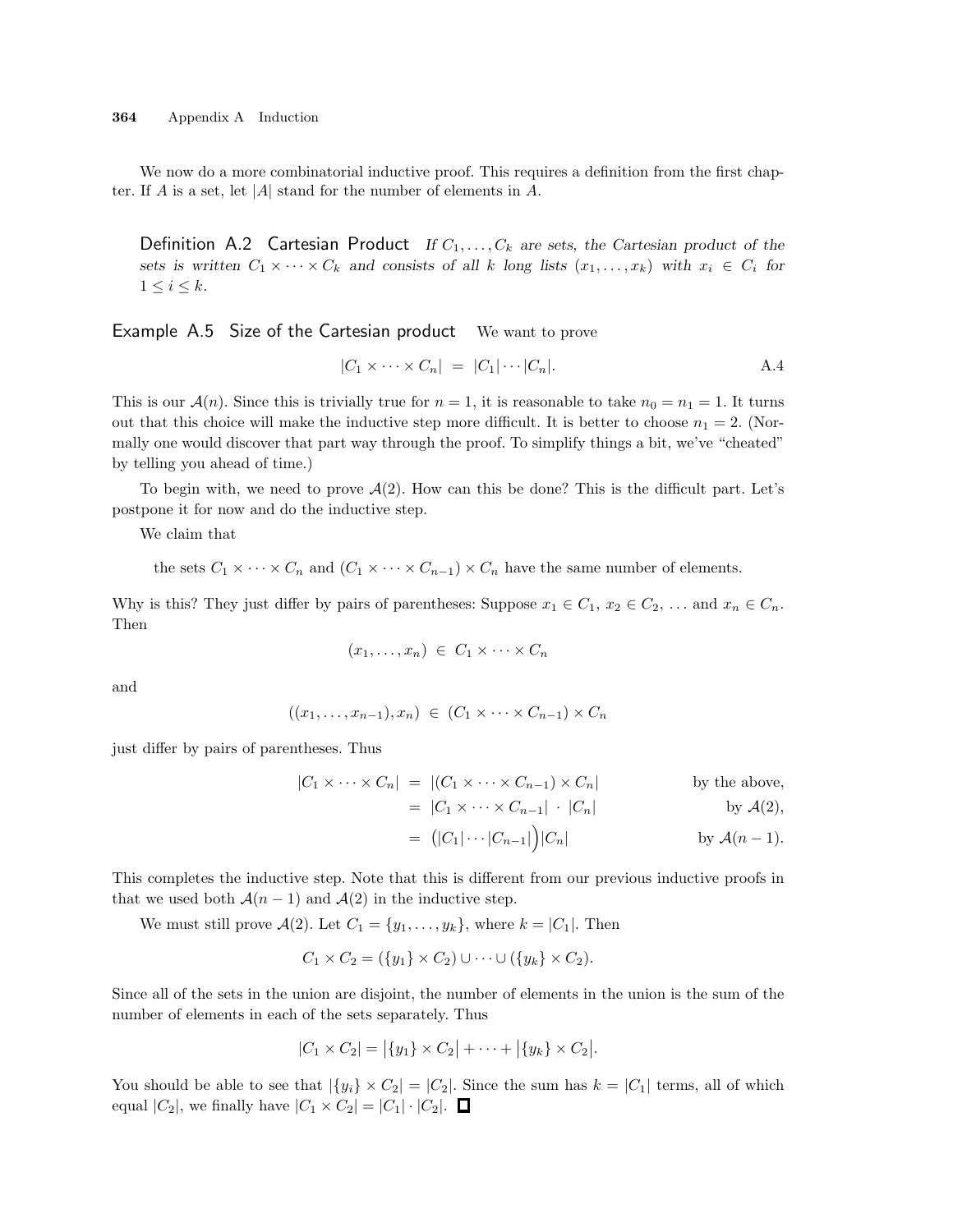Our final example requires more than  $\mathcal{A}(2)$  and  $\mathcal{A}(n-1)$  to prove  $\mathcal{A}(n)$ .

Example A.6 Every integer is a product of primes A positive integer  $n > 1$  is called a *prime* if its only divisors are 1 and n. The first few primes are  $2, 3, 5, 7, 11, 13, 17, 19, 23$ . We now prove that every integer  $n > 1$  is a product of primes, where we consider a single prime p to be a product of one prime, itself. We shall prove  $\mathcal{A}(n)$ :

"Every integer  $n \geq 2$  is a product of primes."

We start with  $n_0 = n_1 = 2$ , which is a prime and hence a product of primes. Assume the induction hypothesis and consider  $\mathcal{A}(n)$ . If n is a prime, then it is a product of primes (itself). Otherwise, n has a divisor s with  $1 < s < n$  and so  $n = st$  where  $1 < t < n$ . By the induction hypotheses  $\mathcal{A}(s)$ and  $\mathcal{A}(t)$ , s and t are each a product of primes, hence  $n = st$  is a product of primes. This completes the proof of  $\mathcal{A}(n)$   $\Box$ 

In all except Example A.5, we used algebra or calculus manipulations to arrange  $\mathcal{A}(n)$  so that we could apply the inductive hypothesis. In Example A.5, we used a set theoretic argument: We found that the elements in the set  $C_1 \times \cdots \times C_n$  could be put into one to one correspondence with the elements in the set  $(C_1 \times \cdots \times C_{n-1}) \times C_n$ . This sort of set-theoretic argument is more common in combinatorial inductive proofs than it is in noncombinatorial ones.

#### Exercises

In these exercises, indicate clearly

- (i) what  $n_0$ ,  $n_1$  and  $\mathcal{A}(n)$  are,
- (ii) what the inductive step is and
- (iii) where the inductive hypothesis is used.
- A.1. Prove that the sum of the first n odd numbers is  $n^2$ .
- A.2. Prove that  $\sum_{k=0}^{n} k^2 = n(n+1)(2n+1)/6$  for  $k \ge 0$ .
- A.3. Conjecture and prove the general formula of which the following are special cases:

$$
1 - 4 + 9 - 16 = -(1 + 2 + 3 + 4)
$$
  

$$
1 - 4 + 9 - 16 + 25 = 1 + 2 + 3 + 4 + 5.
$$

\*A.4. Conjecture and prove the general formula of which the following are special cases:

$$
\frac{x}{1+x} + \frac{2x^2}{1+x^2} = \frac{x}{1-x} - \frac{4x^4}{1-x^4}
$$

$$
\frac{x}{1+x} + \frac{2x^2}{1+x^2} + \frac{4x^4}{1+x^4} = \frac{x}{1-x} - \frac{8x^8}{1-x^8}.
$$

- A.5. Some calculus texts omit the proof of  $(x^n)' = nx^{n-1}$  or slide over the inductive nature of the proof. Give a proper inductive proof for  $n \geq 1$  using  $x' = 1$  and the formula for the derivative of a product.
- A.6. Conjecture and prove a formula for  $\int_0^\infty x^n e^{-x} dx$  for  $n \ge 0$ . (Your answer should not include integrals.)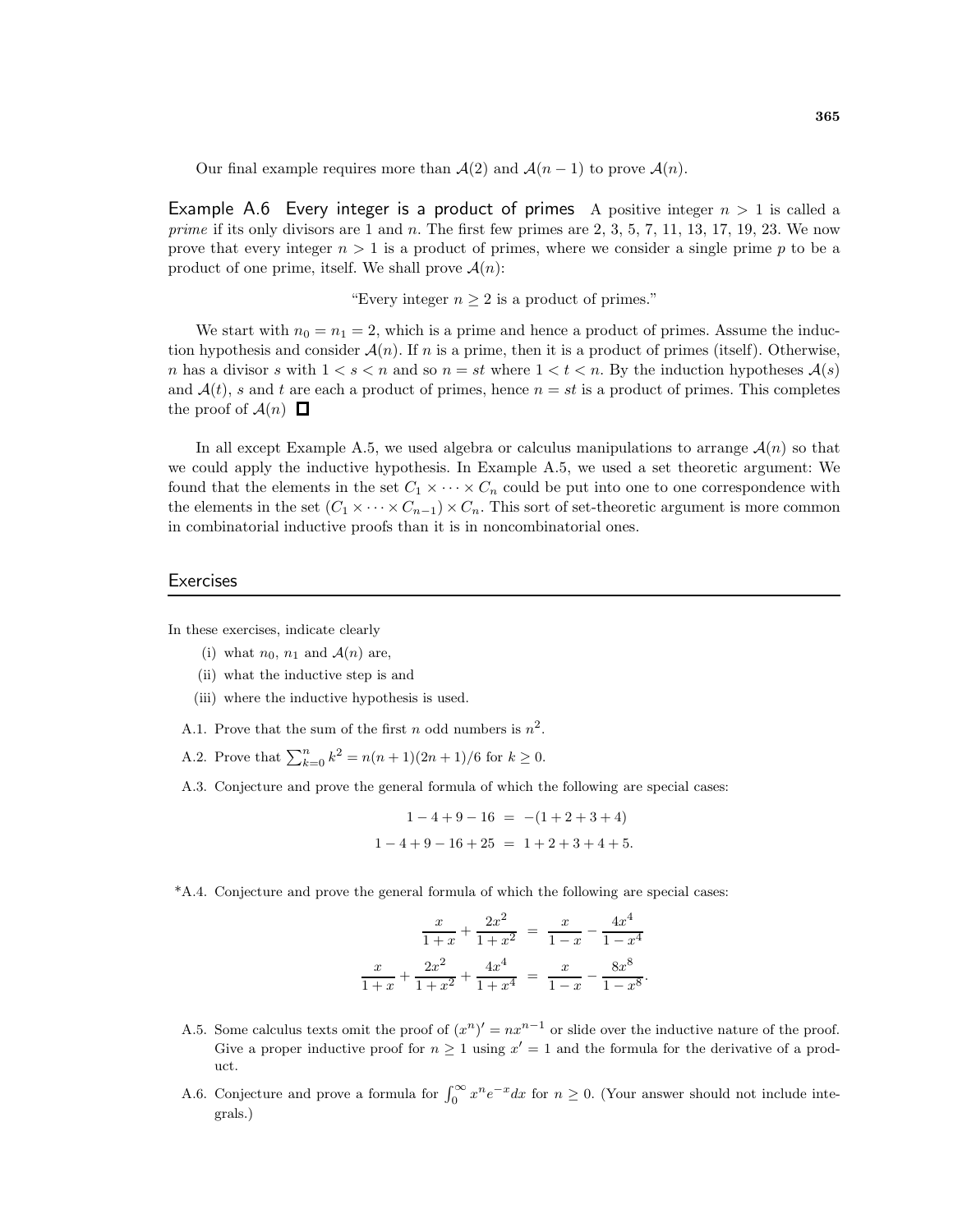#### 366 Appendix A Induction

- A.7. What is wrong with the following inductive proof that all people have the same sex? Let  $\mathcal{A}(n)$  be "In any group of n people, all people are of the same sex." This is obviously true for  $n = 1$ . For  $n > 1$ , label the people  $P_1, \ldots, P_n$ . By the induction assumption,  $P_1, \ldots, P_{n-1}$  are all of the same sex and  $P_2, \ldots, P_n$  are all of the same sex. Since  $P_2$  belongs to both groups, the sex of the two groups is the same and so we are done.
- A.8. We will show by induction that  $1 + 2 + \cdots + n = (2n + 1)^2/8$ . By the inductive hypothesis,  $1 + 2 + \cdots + (n - 1) = (2n - 1)^2/8$ . Adding *n* to both sides and using  $n + (2n - 1)^2/8 = (2n + 1)/8$ , we obtain the formula. What is wrong with this proof?
- A.9. Imagine drawing n distinct straight lines so as to divide the plane into regions in some fashion. Prove that the regions can be assigned numbers 0 and 1 so that if two regions share a line segment in their boundaries, then they are numbered differently.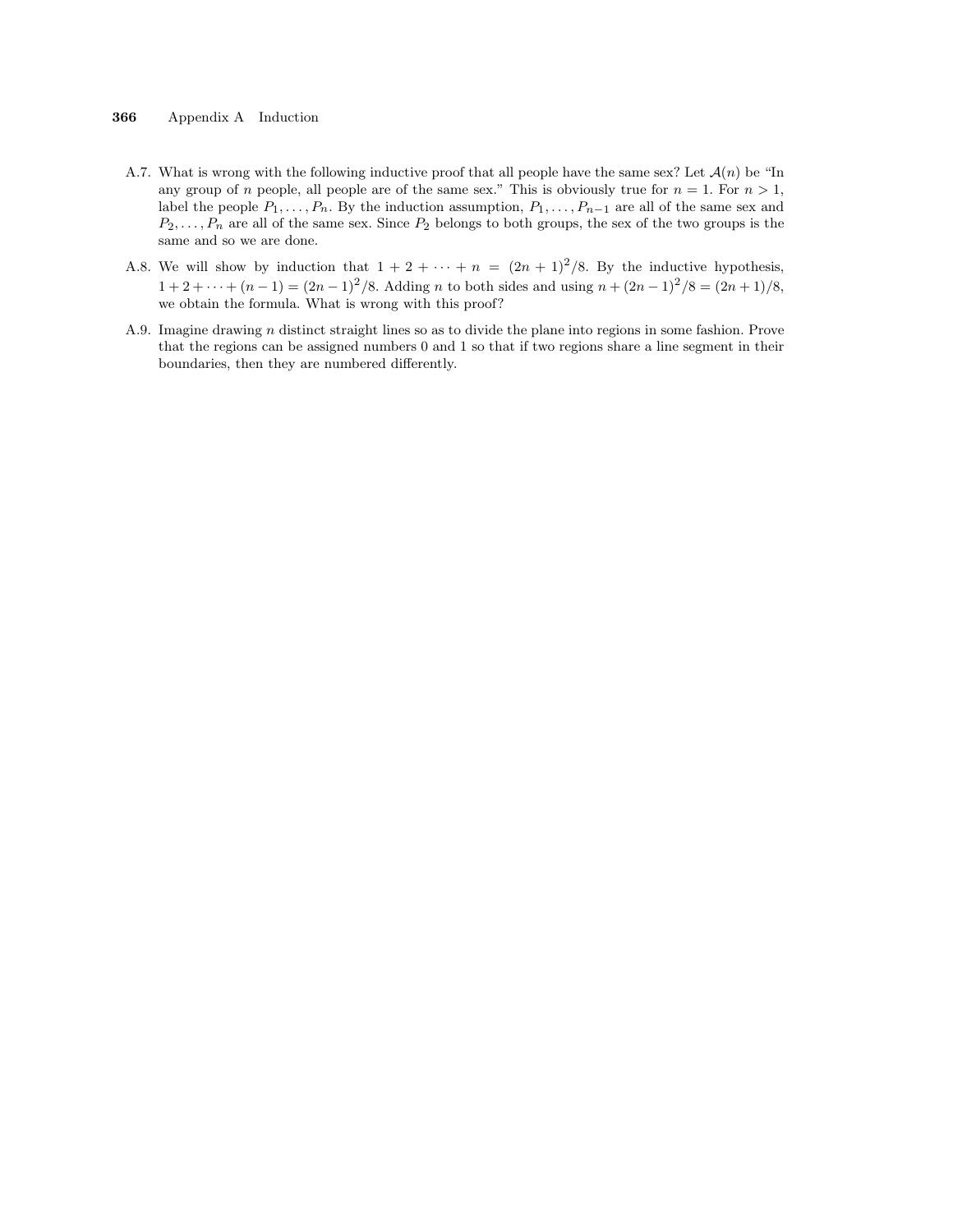## APPENDIX B

## Rates of Growth and Analysis of Algorithms

Suppose we have an algorithm and someone asks us "How good is it?" To answer that question, we need to know what they mean. They might mean "Is it correct?" or "Is it understandable?" or "Is it easy to program?" We won't deal with any of these.

They also might mean "How fast is it?" or "How much space does it need?" These two questions can be studied by similar methods, so we'll just focus on speed. Even now, the question is not precise enough. Does the person mean "How fast is it on this particular problem and this particular machine using this particular code and this particular compiler?" We could answer this simply by running the program! Unfortunately, that doesn't tell us what would happen with other machines or with other problems that the algorithm is designed to handle.

We would like to answer a question such as "How fast is Algorithm 1 for finding a spanning tree?" in such a way that we can compare that answer to "How fast is Algorithm 2 for finding a spanning tree?" and obtain something that is not machine or problem dependent. At first, this may sound like an impossible goal. To some extent it is; however, quite a bit can be said.

How do we achieve machine independence? We think in terms of simple machine operations such as multiplication, fetching from memory and so on. If one algorithm uses fewer of these than another, it should be faster. Those of you familiar with computer instruction timing will object that different basic machine operations take different amounts of time. That's true, but the times are not wildly different. Thus, if one algorithm uses a *lot fewer* operations than another, it should be faster. It should be clear from this that we can be a bit sloppy about what we call an operation; for example, we might call something like  $x = a + b$  one operation. On the other hand, we can't be so sloppy that we call  $x = a_1 + \cdots + a_n$  one operation if n is something that can be arbitrarily large.

Suppose we have an algorithm for a class of problems. If we program the algorithm in some language and use some compiler to produce code that we run on some machine, then there is a function  $f(n)$  that measures the average (or worst, if you prefer) running time for the program on problems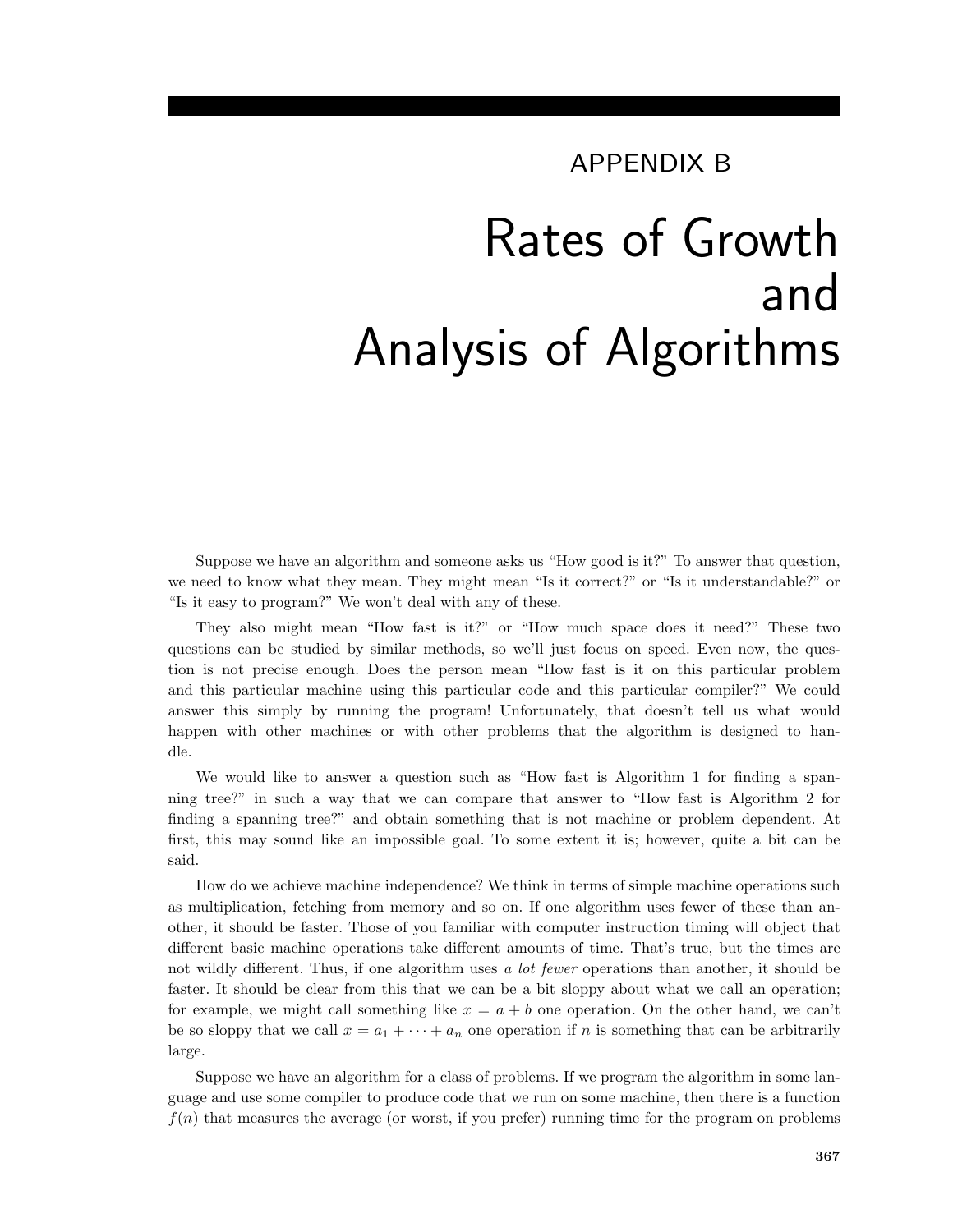of size n. We want to study how  $f(n)$  grows with n, but we want to express our answers in a manner that is independent of the language, compiler, and computer. Mathematicians have introduced notation that is quite useful for studying rates of growth in this manner. We'll study the notation in this appendix.

### B.1 The Basic Functions

**Example B.1** Let's look at how long it takes to find the maximum of a list of n integers where we know nothing about the order they are in or how big the integers are. Let  $a_1, \ldots, a_n$  be the list of integers. Here's our algorithm for finding the maximum.

```
max = a_1For i=2,\ldots,nIf a_i > max, then max = a_i.
     End for
Return max
```
Being sloppy, we could say that the entire comparison and replacement in the "If" takes an operation and so does the stepping of the index i. Since this is done  $n-1$  times, we get  $2n-2$ operations. There are some setup and return operations, say s, giving a total of  $2n - 2 + s$  operations. Since all this is rather sloppy all we can really say is that for large  $n$  and actual code on an actual machine, the procedure will take about  $Cn$  "ticks" of the machine's clock. Since we can't determine  $C$  by our methods, it will be helpful to have a notation that ignores it. We use  $\Theta(f(n))$  to designate any function that behaves like a constant times  $f(n)$  for arbitrarily large n. Thus we would say that the "If" takes time  $\Theta(n)$  and the setup and return takes time  $\Theta(1)$ . Thus the total time is  $\Theta(n) + \Theta(1)$ . Since n is much bigger than 1 for large n, the total time is  $\Theta(n)$ .  $\Box$ 

We need to define Θ more precisely and list its most important properties. We will also find it useful to define  $O$ , read "big oh."

Definition B.1 Notation for  $\Theta$  and  $O$  Let f and g be functions from the positive integers to the real numbers.

- We say that  $g(n)$  is  $O(f(n))$  if there exists a positive constant B such that  $|g(n)| \leq B|f(n)|$ for all sufficiently large n. In this case we say that g grows no faster than  $f$  or, equivalently, that  $f$  grows at least as fast as  $q$ .
- We say that  $g(n)$  is  $O^+(f(n))$  if  $g(n)$  is  $O(f(n))$  and  $g(n) \geq 0$  for sufficiently large  $\overline{n}$ .
- We say that  $g(n)$  is  $\Theta(f(n))$  if (i)  $g(n)$  is  $O(f(n))$  and (ii)  $f(n)$  is  $O(g(n))$ . In this case we say that f and g grow at the same rate.
- We say that  $g(n)$  is  $\Theta^+(f(n))$  if  $g(n)$  is  $\Theta(f(n))$  and  $g(n) \geq 0$  for sufficiently large  $n<sub>1</sub>$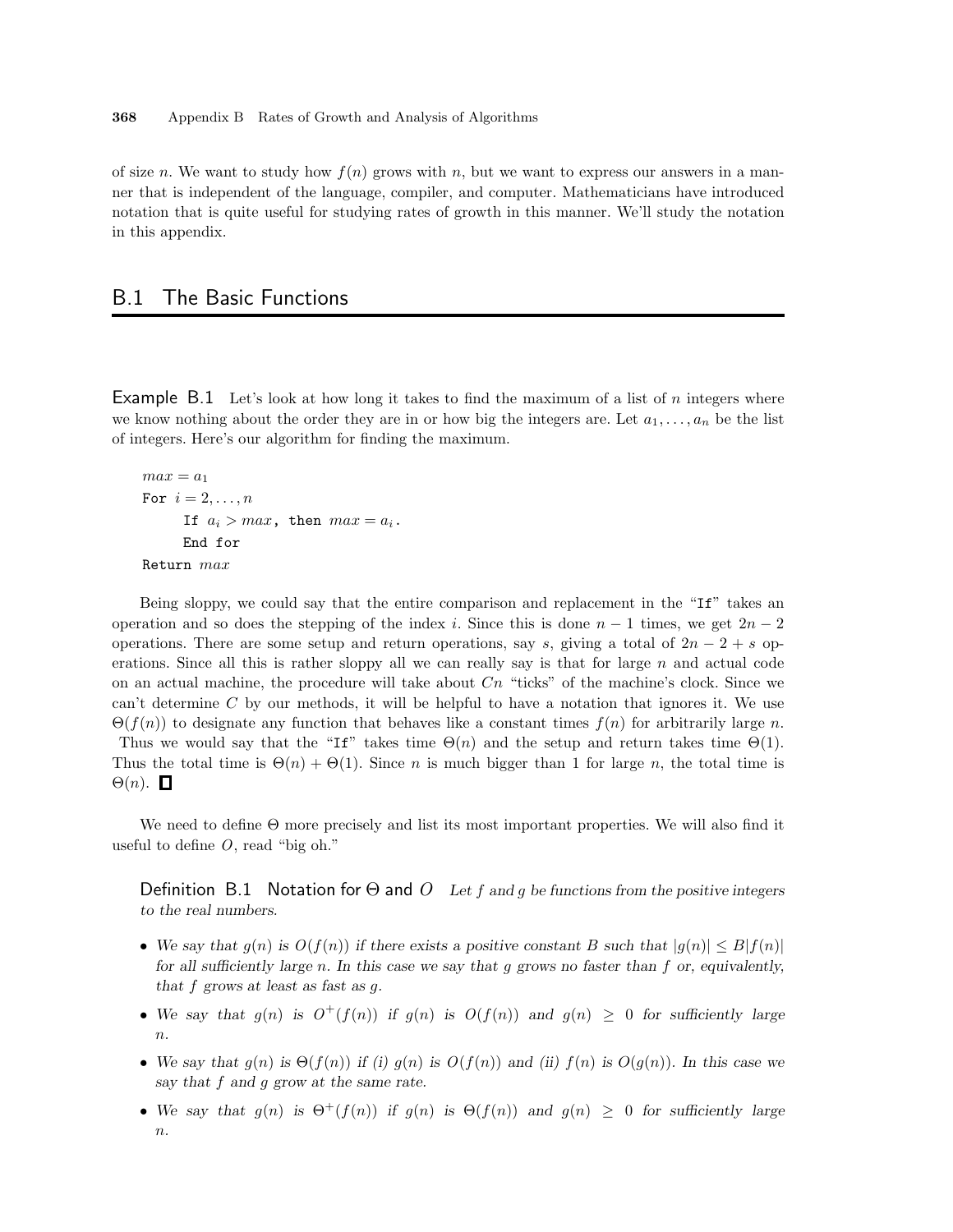**Remarks 1.** The phrase " $\mathcal{S}(n)$  is true for all sufficiently large n" means that there is some integer N such that  $\mathcal{S}(n)$  is true whenever  $n \geq N$ .

2. Saying that something is  $\Theta^+(f(n))$  gives an idea of how big it is for large values of n. Saying that something is  $O^+(f(n))$  gives an idea of an upper bound on how big it is for all large values of n. (We said "idea of" because we don't know what the constants are.)

**3.** The notation  $O^+$  and  $\Theta^+$  is not standard. We have introduced it because it is convenient when combining functions.

### Theorem B.1 Some properties of  $\Theta$  and  $\overline{O}$  We have

- (a)  $q(n)$  is  $\Theta(f(n))$  if and only if there are positive constants A and B such that  $A|f(n)| \leq |g(n)| \leq B|f(n)|$  for all sufficiently large n.
- (b) If  $g(n)$  is  $\Theta^+(f(n))$ , then  $g(n)$  is  $\Theta(f(n))$ . If  $g(n)$  is  $O^+(f(n))$ , then  $g(n)$  is  $O(f(n))$ . If  $g(n)$  is  $\Theta(f(n))$ , then  $g(n)$  is  $O(f(n))$ .
- (c)  $f(n)$  is  $\Theta(f(n))$  and  $f(n)$  is  $O(f(n))$ .
- (d) If  $q(n)$  is  $\Theta(f(n))$  and C and D are nonzero constants, then  $Cq(n)$  is  $\Theta(Df(n))$ . If  $g(n)$  is  $O(f(n))$  and C and D are nonzero constants, then  $Cg(n)$  is  $O(Df(n))$ .
- (e) If  $g(n)$  is  $\Theta(f(n))$ , then  $f(n)$  is  $\Theta(g(n))$ .
- (f) If  $g(n)$  is  $\Theta(f(n))$  and  $f(n)$  is  $\Theta(h(n))$ , then  $g(n)$  is  $\Theta(h(n))$ . If  $g(n)$  is  $O(f(n))$  and  $f(n)$  is  $O(h(n))$ , then  $g(n)$  is  $O(h(n))$ .
- (g) If  $g_1(n)$  is  $\Theta(f_1(n))$  and  $g_2(n)$  is  $\Theta(f_2(n))$ , then  $g_1(n)g_2(n)$  is  $\Theta(f_1(n)f_2(n))$  and, if in addition  $f_2$  and  $g_2$  are never zero, then  $g_1(n)/g_2(n)$  is  $\Theta(f_1(n)/f_2(n))$ . If  $g_1(n)$  is  $O(f_1(n))$  and  $g_2(n)$  is  $O(f_2(n))$ , then  $g_1(n)g_2(n)$  is  $O(f_1(n)f_2(n))$ .
- (h) If  $g_1(n)$  is  $\Theta^+(f_1(n))$  and  $g_2(n)$  is  $\Theta^+(f_2(n))$ , then  $g_1(n)+g_2(n)$  is  $\Theta^+\left(\max(|f_1(n)|, |f_2(n)|)\right)$ . If  $g_1(n)$  is  $O(f_1(n))$  and  $g_2(n)$  is  $O(f_2(n))$ , then  $g_1(n) + g_2(n)$  is  $O(max(|f_1(n)|, |f_2(n)|))$ .
- (i) If  $g(n)$  is  $\Theta^+(f(n))$  and  $h(n)$  is  $O^+(f(n))$ , then  $g(n) + h(n)$  is  $\Theta^+(f(n))$ .

Note that by Theorem 5.1 (p. 127) and properties (c), (e) and (f) above, the statement " $q(n)$ is  $\Theta(f(n))$ " defines an equivalence relation on the set of functions from the positive integers to the reals. Similarly, " $g(n)$  is  $\Theta^+(f(n))$ " defines an equivalence relation on the set of functions which are positive for sufficiently large n.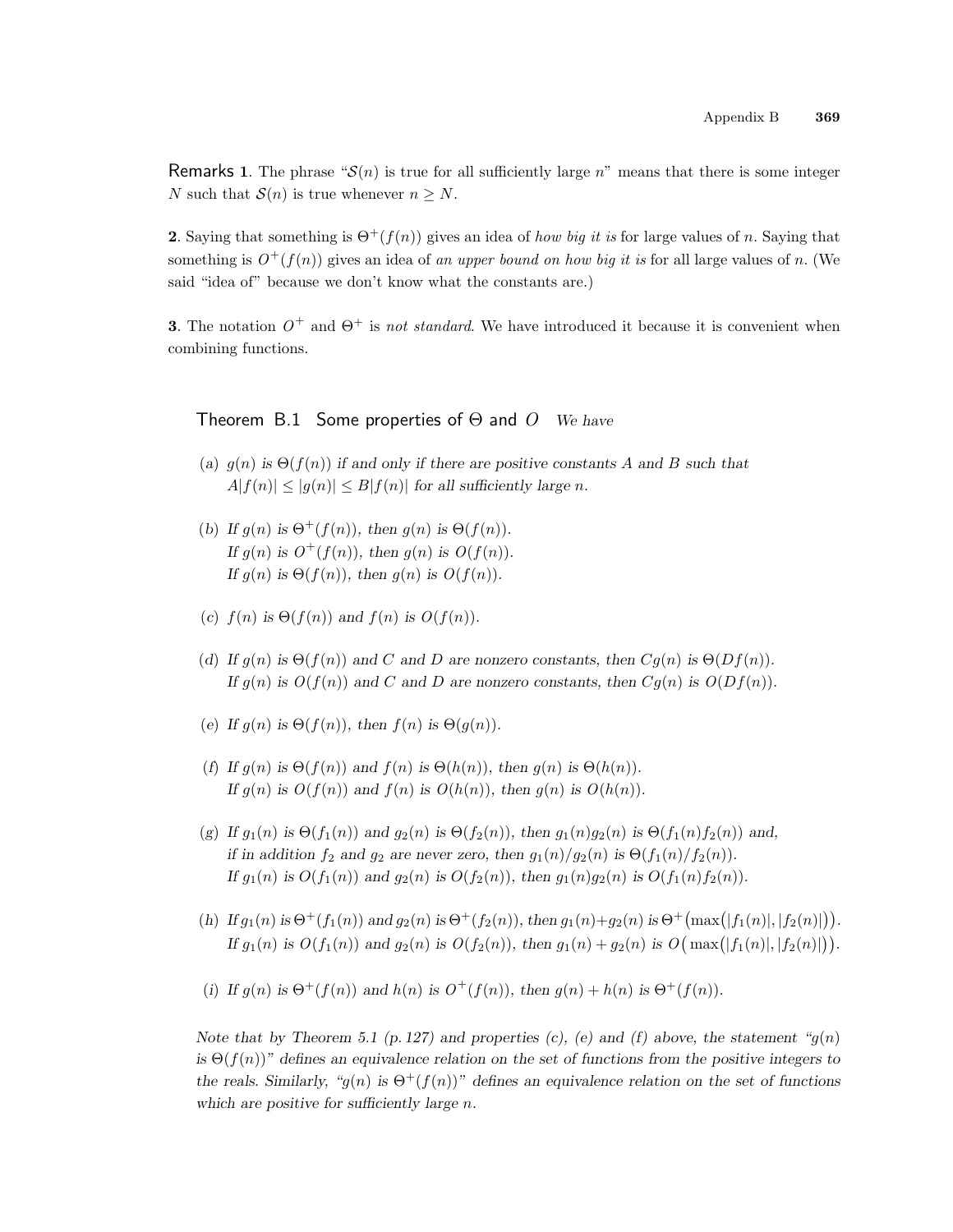**Proof:** If you completely understand the definitions of  $O, O^+, \Theta$ , and  $\Theta^+$ , many parts of the theorem will be obvious to you. None of the parts is difficult to prove and so we leave most of the proofs as an exercise. To help you out, we'll do a couple of proofs.

We'll do (f) for  $\Theta$ . By (a), there are nonzero constants  $A_i$  and  $B_i$  such that

$$
A_1|f(n)| \le |g(n)| \le |B_1|f(n)|
$$

and

$$
A_2|h(n)| \le |f(n)| \le B_2|h(n)|
$$

for all sufficiently large n. It follows that

$$
|A_1A_2|h(n)| \leq |A_1|f(n)| \leq |g(n)| \leq |B_1|f(n)| \leq |B_1B_2|h(n)|
$$

for all sufficiently large n. With  $A = A_1 A_2$  and  $B = B_1 B_2$ , it follows that  $g(n)$  is  $\Theta(h(n))$ .

We'll do (h) for  $\Theta^+$ . By (a), there are nonzero constants  $A_i$  and  $B_i$  such that

$$
A_1|f_1(n)| \le g_1(n) \le B_1|f_1(n)| \text{ and } A_2|f_2(n)| \le g_2(n) \le B_2|f_2(n)|
$$

for sufficiently large  $n$ . Adding gives

$$
A_1|f_1(n)| + A_2|f_2(n)| \le g_1(n) + g_2(n) \le B_1|f_1(n)| + B_2|f_2(n)| \tag{B.1}
$$

We now do two things. First, let  $A = min(A_1, A_2)$  and note that

$$
A_1|f_1(n)|+A_2|f_2(n)| \geq A(|f_1(n)|+|f_2(n)|) \geq A \max(|f_1(n)|,|f_2(n)|).
$$

Second, let  $B = 2 \max(B_1, B_2)$  and note that

$$
B_1|f_1(n)| + B_2|f_2(n)| \le \frac{B(|f_1(n)| + |f_2(n)|)}{2}
$$
  
 
$$
\le \frac{B 2 \max(|f_1(n)|, |f_2(n)|)}{2} = B \max(|f_1(n)|, |f_2(n)|).
$$

Using these two results in (B.1) gives

$$
A\max(|f_1(n)|,|f_2(n)|)\;\leq\; g_1(n)+g_2(n)\;\leq\;B\max(|f_1(n)|,|f_2(n)|),
$$

which proves that  $g_1(n) + g_2(n)$  is  $\Theta^+ \max(|f_1(n)|, |f_2(n)|)$ .

Example B.2 Using the notation To illustrate these ideas, we'll consider three algorithms for evaluating a polynomial  $p(x)$  of degree n at some point r; i.e., computing  $p_0 + p_1r + \cdots + p_nr^n$ . We are interested in how fast they are when  $n$  is large. Here are the procedures. You should convince yourself that they work.

```
Poly1(n, p, r)S = p_0For i = 1, ..., n S = S + p_i * \text{Pow}(r, i).
     Return S
End
Pow(r, i)P = 1For j = 1, ..., i P = P * r.
     Return \,PEnd
```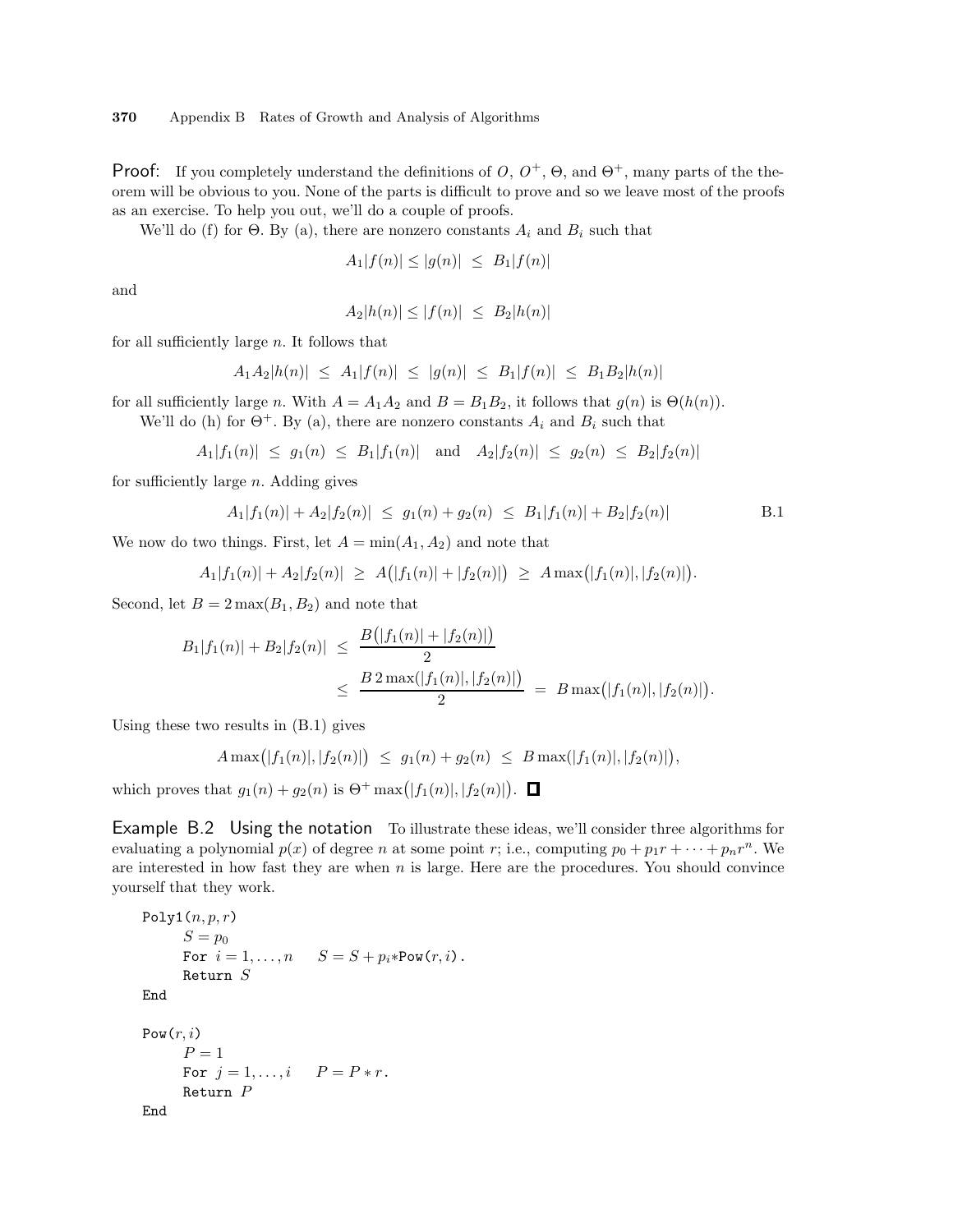```
Poly2(n, p, r)S = p_0P = 1For i=1,\ldots,nP = P * rS = S + p_i * PEnd for
     Return S
```
End

```
Poly3(n, p, r)S = p_n/* Here i decreases from n to 1. */
     For i = n, \ldots, 2, 1 S = S * r + p_{i-1}Return S
End
```
Let  $T_n(\texttt{Name})$  be the time required for the procedure Name. Let's analyze Poly1. The "For" loop in Pow is executed i times and so takes Ci operations for some constant  $C > 0$ . The setup and return in Pow takes some constant number of operations  $D > 0$ . Thus  $T_n(Pow) = Ci + D$ operations. As a result, the *i*th iteration of the "For" loop in Poly1 takes  $Ci + E$  operations for some constants C and  $E > D$ . Adding this over  $i = 1, 2, ..., n$ , we see that the total time spent in the "For" loop is  $\Theta^+(n^2)$  since  $\sum_{i=1}^n i = n(n+1)/2$ . (You should write out the details.) Since the rest of Poly1 takes  $\Theta^+(1)$  time,  $T_n(Poly1)$  is  $\Theta^+(n^2)$  by Theorem  $B.1(h)$ .

The amount of time spent in the "For" loop of Poly2 is constant and the loop is executed  $n$ times. It follows that  $T_n(\text{Poly2})$  is  $\Theta^+(n)$ . The same analysis applies to Poly3.

What can we conclude from this about the comparative speed of the algorithms? By Theorem B.1(a),  $\Theta^+$ , there are positive reals A and B so that  $An^2 \leq T_n(\text{Poly1})$  and  $T_n(\text{Poly2}) \leq Bn$ for sufficiently large n. Thus  $T_n(\text{Poly2})/T_n(\text{Poly1}) \leq B/An$ . As n gets larger, Poly2 looks better and better compared to Poly1.

Unfortunately, the crudeness of Θ does not allow us to make any distinction between Poly2 and Poly3. What we can say is that  $T_n(Poly2)$  is  $\Theta^+(T_n(Poly3))$ ; i.e.,  $T_n(Poly2)$  and  $T_n(Poly3)$  grow at the same rate. A more refined estimate can be obtained by counting the actual number of operations involved. You should compare the number of multiplications required and thereby obtain a more refined estimate.  $\square$ 

So far we've talked about how long an algorithm takes to run as if this were a simple, clear concept. In the next example we'll see that there's an important point that we've ignored.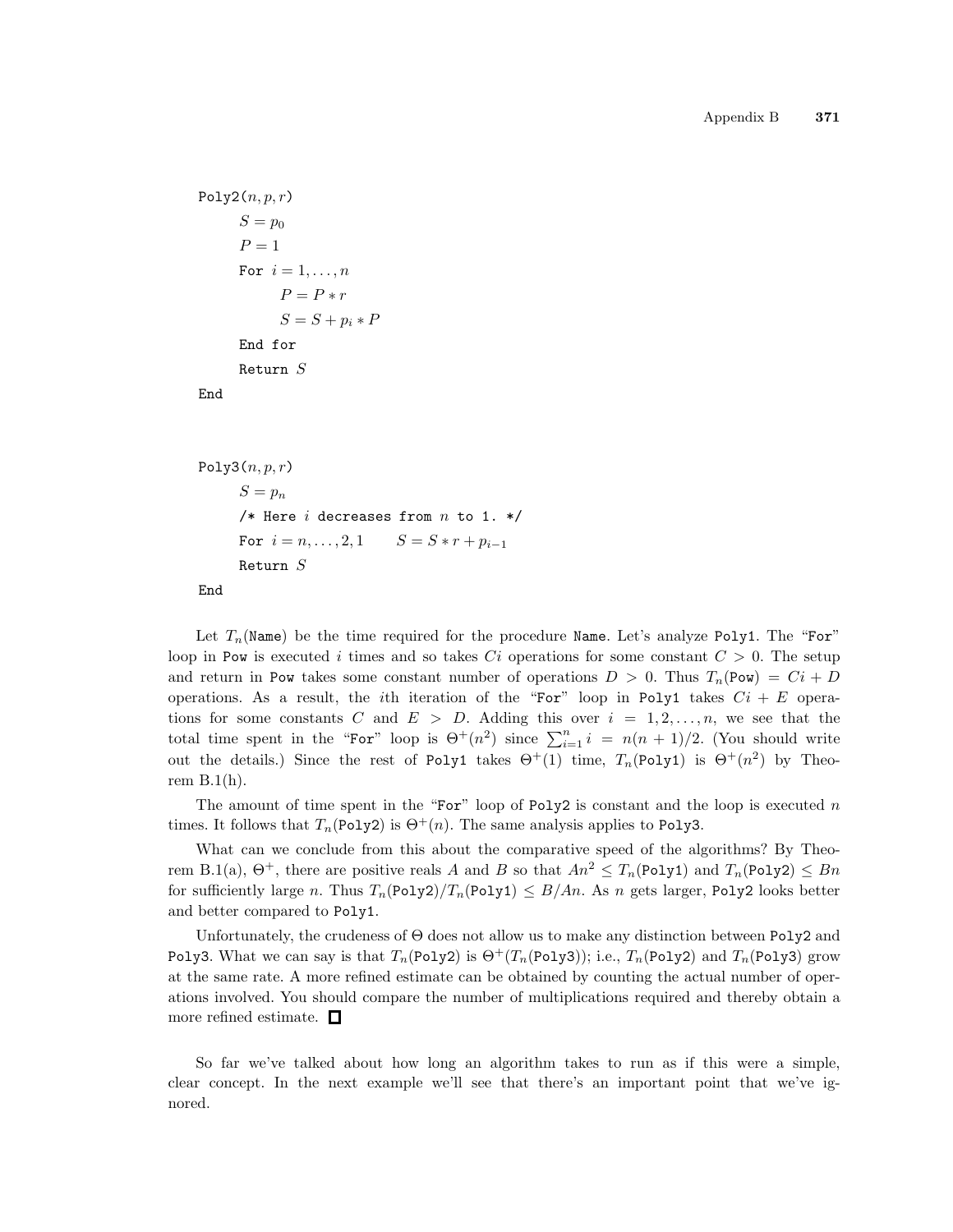Example B.3 What is average running time? Let's consider the problem of (a) deciding whether or not a simple graph<sup>1</sup> can be properly colored with four colors and, (b) if a proper coloring exists, producing one. (A proper coloring is a function  $\lambda: V \to C$ , the set of colors, such that, if  $\{u, v\}$  is an edge, then  $\lambda(u) \neq \lambda(v)$ .) We may as well assume that  $V = n$  and that the colors are  $c_1$ ,  $c_2, c_3 \text{ and } c_4.$ 

Here's a simple algorithm to determine a  $\lambda$  by using backtracking to go lexicographically through possible colorings  $\lambda(1), \lambda(2), \ldots, \lambda(n)$ .

- 1. Initialize: Set  $v = 1$  and  $\lambda(1) = c_1$ .
- 2. Advance in decision tree: If  $v = n$ , stop with  $\lambda$  determined; otherwise, set  $v = v + 1$  and  $\lambda(v) = c_1.$
- 3. Test: If  $\lambda(i) \neq \lambda(v)$  for all  $i < v$  for which  $\{i, v\} \in E$ , go to Step 2.
- 4. Select next decision: Let j be such that  $\lambda(v) = c_j$ . If  $j < 4$ , set  $\lambda(v) = c_{j+1}$  and go to Step 3.
- 5. Backtrack: If  $v = 1$ , stop with coloring impossible; otherwise, set  $v = v 1$  and go to Step 4.

How fast is this algorithm? Obviously it will depend on the graph. For example, if the subgraph induced by the first five vertices is the complete graph  $K_5$  (i.e., all of the ten possible edges are present), then the algorithm stops after trying to color the first five vertices and discovering that there is no proper coloring. If the last five vertices induce  $K_5$  and the remaining  $n-5$  vertices have no edges, then the algorithm makes  $\Theta^+(4^n)$  assignments of the form  $\lambda(v) = c_k.$ 

It's reasonable to talk about the average time the algorithm takes if we expect to give it lots of graphs to look at. Most n vertex graphs will have many sets of five vertices that induce  $K_5$ . (We won't prove this.) Thus, we should expect that the algorithm will stop quickly on most graphs. In fact, it can be proved that the average number of assignments of the form  $\lambda(v) = c_k$  that are made is  $\Theta^+(1)$ . This means that the average running time of the algorithm is bounded for all n, which is quite good!

Now suppose you give this algorithm to a friend, telling him that on average the running time is practically independent of the number of vertices. He thanks you profusely for such a wonderful algorithm and puts it to work coloring randomly generated "planar" graphs. By the Four Color Theorem, every planar graph can be properly colored with four colors, so the algorithm must make at least n assignments of the form  $\lambda(v) = c_k$ . (Actually it will almost surely make many, many more.) Your friend soon comes back to you complaining bitterly.

What went wrong? In our previous discussion we were averaging over all simple graphs with n vertices. Your friend was interested in the average over all simple planar graphs with n vertices. These averages are very different! There is a moral here:

#### You must be VERY clear what you are averaging over.

Because situations like this do occur in real life, computer scientists are careful to specify what kind of running time they are talking about; either the average of the running time over some reasonable, clearly specified set of problems or the worst (longest) running time over all possibilities.  $\Box$ 

<sup>&</sup>lt;sup>1</sup> A "simple graph" is a set V, called vertices, and a set E of two element subsets of V, called edges. One thinks of an edge  $\{u, v\}$  as joining the two vertices u and v.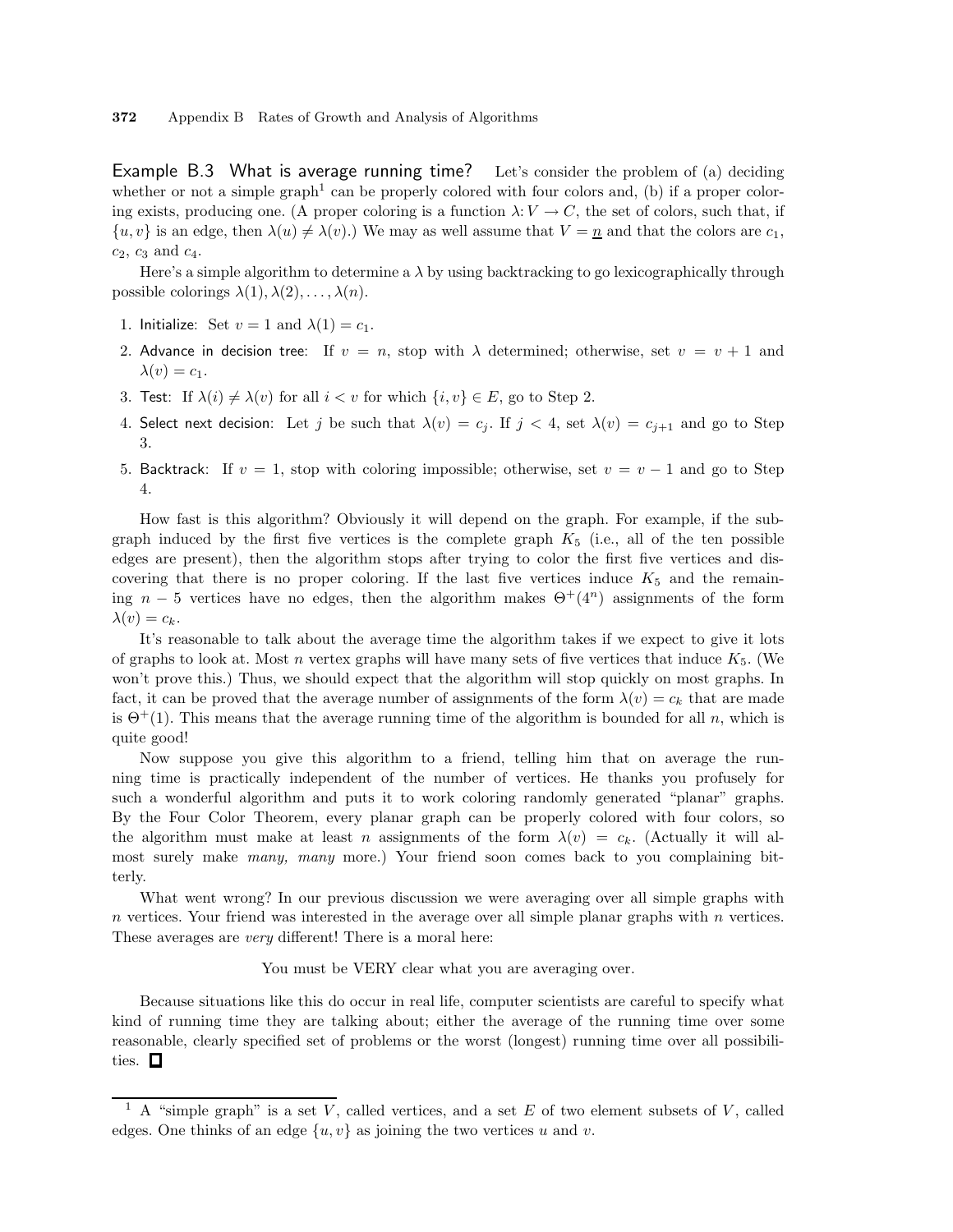Example B.4 Which algorithm is faster? Suppose we have two algorithms for a problem, one of which is  $\Theta^+(n^2)$  and the other of which is  $\Theta^+(n^2 \ln \ln n)$ . Which is better?<sup>2</sup> It would seem that the first algorithm is better since  $n^2$  grows slower than  $n^2 \ln \ln n$ . That's true if n is large enough. How large is large enough? In other words, what is the crossover point, the time when we should switch from one algorithm to the other in the interests of speed? To decide, we need to know more than just  $\Theta^+$ () because that notation omits constants. Suppose one algorithm has running time close to  $3n^2$ , and the other, close to  $n^2 \ln \ln n$ . The second algorithm is better as long as  $3 > \ln \ln n$ . Exponentiating twice, we get  $n < e^{e^3}$ , which is about  $5 \times 10^8$ . This is a large crossover point! On the other hand, suppose the first algorithm's running time is close to  $n^2$ . In that case, the second algorithm is better as long as  $1 > \ln \ln n$ , that is,  $n < e^e$ , which is about 15. A slight change in the constant caused a huge change in the crossover point!

If slight changes in constants matter this much in locating crossover points, what good is  $\Theta^+$ () notation? We've misled you! The crossover points are not that important. What matters is how much faster one algorithm is than another. If one algorithm has running time  $An^2$  and the other has running time  $Bn^2 \ln \ln n$ , the ratio of their speeds is  $(B/A) \ln \ln n$ . This is fairly close to  $B/A$  for a large range of n because the function  $\ln \ln n$  grows so slowly. In other words, the running time of the two algorithms differs by nearly a constant factor for practical values of  $\overline{n}$ .

We're still faced with a problem when deciding between two algorithms since we don't know the constants. Suppose both algorithms are  $\Theta^+(n^2)$ . Which do we choose? If you want to be certain you have the faster algorithm, you'll either have to do some very careful analysis of the code or run the algorithms and time them. However, there is a rule of thumb that works pretty well: More complicated data structures lead to larger constants.

Let's summarize what we've learned in the last two paragraphs. Suppose we want to choose the faster of Algorithm A whose running time is  $\Theta^+(a(n))$  and Algorithm B whose running time is  $\Theta^+(b(n))$ .)

- If possible, simplify  $a(n)$  and  $b(n)$  and ignore all slowly growing functions of n such as  $\ln \ln n$ . ("What about  $\ln n$ ?" you ask. That's a borderline situation. It's usually better to keep it.) This gives two new functions  $a^*(n)$  and  $b^*(n)$ .
- If  $a^*(n) = \Theta^+(b^*(n))$ , choose the algorithm with the simpler data structures; otherwise, choose the algorithm with the smaller function.

These rules are far from foolproof, but they provide some guidance.  $\Box$ 

We now define two more notations that are useful in discussing rate of growth. The notation  $\sigma$ is read "little oh". There is no standard convention for reading ∼.

Definition B.2 Notation for o and  $∼$  Let f, g and h be functions from the positive integers to the real numbers.

- If  $\lim_{n\to\infty} g(n)/f(n) = 1$ , we say that  $g(n) \sim f(n)$ . In this case, we say that f and g are asymptotically equal.
- If  $\lim_{n\to\infty} h(n)/f(n) = 0$ , we say that  $hf(n)$  is  $o(g(n))$ . In this case, we say that h grows slower than  $f$  or, equivalently, that  $f$  grows faster than  $h$ .

<sup>2</sup> This situation actually occurs, see the discussion at the end of Example 6.3 (p. 152).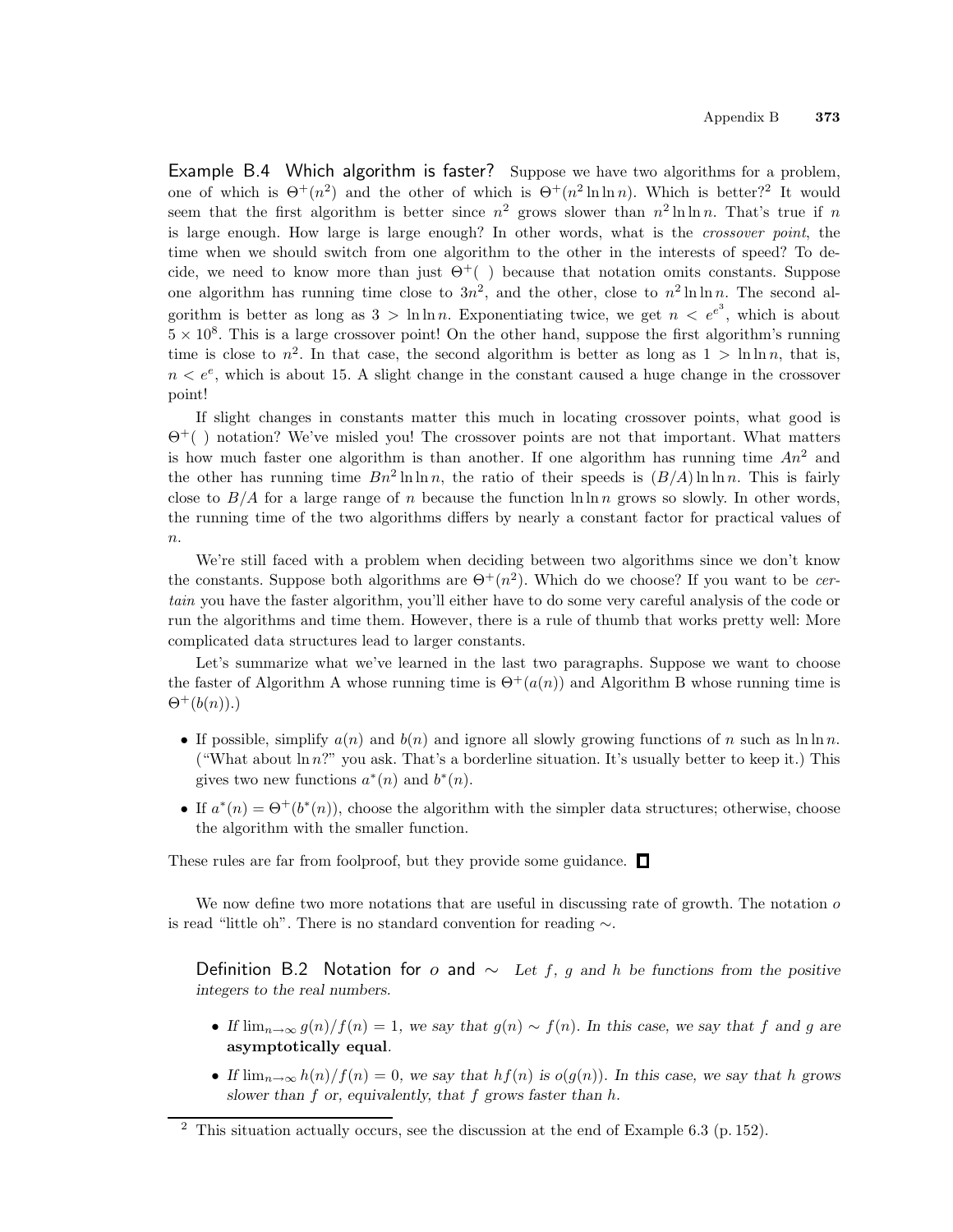#### 374 Appendix B Rates of Growth and Analysis of Algorithms

Asymptotic equality has many of the properties of equality. The two main exceptions are cancellation and exponentiation:

- You should verify that  $n^2 + 1 \sim n^2 + n$  and cancelling the  $n^2$  from both sides is bad because  $1 \sim n$  is false.
- You should verify that exponentiation is bad by showing that  $e^{n^2+1} \sim e^{n^2+n}$  is *false*. In fact, you should verify that  $e^{n^2+1}$  is  $o(e^{n^2+n})$ .

In the following theorem, we see that asymptotic equality defines an equivalence relation (d), allows multiplication and division  $(c, e)$ , and allows addition of functions with the same sign  $(f)$ . You should verify that Theorem B.1 says the same thing for  $\Theta(.)$ .

Theorem B.2 Some properties of o and  $\sim$  We have

- (a) If  $q(n)$  is  $o(f(n))$ , then  $q(n)$  is  $O(f(n))$ . If  $f(n) \sim g(n)$ , then  $f(n)$  is  $\Theta(g(n))$ .
- (b)  $f(n)$  is not  $o(f(n))$ .
- (c) If  $g(n)$  is  $o(f(n))$  and C and D are nonzero constants, then  $Cg(n)$  is  $o(Df(n))$ . If  $g(n) \sim f(n)$  and C is a nonzero constant, then  $Cg(n) \sim Cf(n)$ .
- (d) " $q(n) \sim f(n)$ " defines and equivalence relation.
- (e) If  $g_1(n)$  is  $o(f_1(n))$  and  $g_2(n)$  is  $o(f_2(n))$ , then  $g_1(n)g_2(n)$  is  $o(f_1(n)f_2(n))$ . If  $g_1(n) \sim f_1(n)$  and  $g_2(n) \sim f_2(n)$ , then  $g_1(n)g_2(n) \sim f_1(n)f_2(n)$ and  $g_1(n)/g_2(n) \sim f_1(n)/f_2(n)$ .
- (f) If  $g_1(n)$  is  $o(f_1(n))$  and  $g_2(n)$  is  $o(f_2(n))$ , then  $g_1(n) + g_2(n)$  is  $o(\max(f_1(n), f_2(n)))$ . If  $g_1(n) \sim f_1(n)$  and  $g_2(n) \sim f_2(n)$  and  $f_1(n)$  and  $g_1(n)$  are nonnegative for all sufficiently large n, then  $g_1(n) + g_2(n) \sim f_1(n) + f_2(n)$ .
- (g) If  $h(n)$  is  $o(f(n))$  and  $g(n) \sim f(n)$ , then  $g(n) + h(n) \sim f(n)$ . If  $h(n)$  is  $o(f(n))$  and  $q(n)$  is  $\Theta(f(n))$ , then  $q(n) + h(n)$  is  $\Theta(f(n))$ . If  $h(n)$  is  $o(f(n))$  and  $g(n)$  is  $O(f(n))$ , then  $g(n) + h(n)$  is  $O(f(n))$ .
- (h) If  $q_1(n)$  is  $o(f_1(n))$  and  $q_2(n)$  is  $O(f_2(n))$ , then  $q_1(n)q_2(n)$  is  $o(f_1(n)f_2(n))$ .

The proof is left as an exercise. We'll see some applications in the next section.

#### **Exercises**

- B.1.1. Prove the properties of  $\Theta(.)$ ,  $\Theta^+(.)$ ,  $O(.)$ , and  $O^+(.)$  given in Theorem B.1.
- B.1.2. Prove by example that (g) in Theorem B.1 does not hold for  $\Theta$ .
- B.1.3. Prove or disprove the statement: "q(n) is  $O(f(n))$ " defines an equivalence relation for functions from the positive integers to the nonnegative reals (as did the corresponding statement for  $\Theta$ ).
- B.1.4. In each case, prove that  $f(x)$  is  $\Theta(g(x))$  using the definition of  $\Theta(.)$ .

(a) 
$$
f(x) = x^3 + 5x^2 + 10
$$
,  $g(x) = 20x^3$ .

(b)  $f(x) = x^2 + 5x^2 + 10$ ,  $g(x) = 200x^2$ .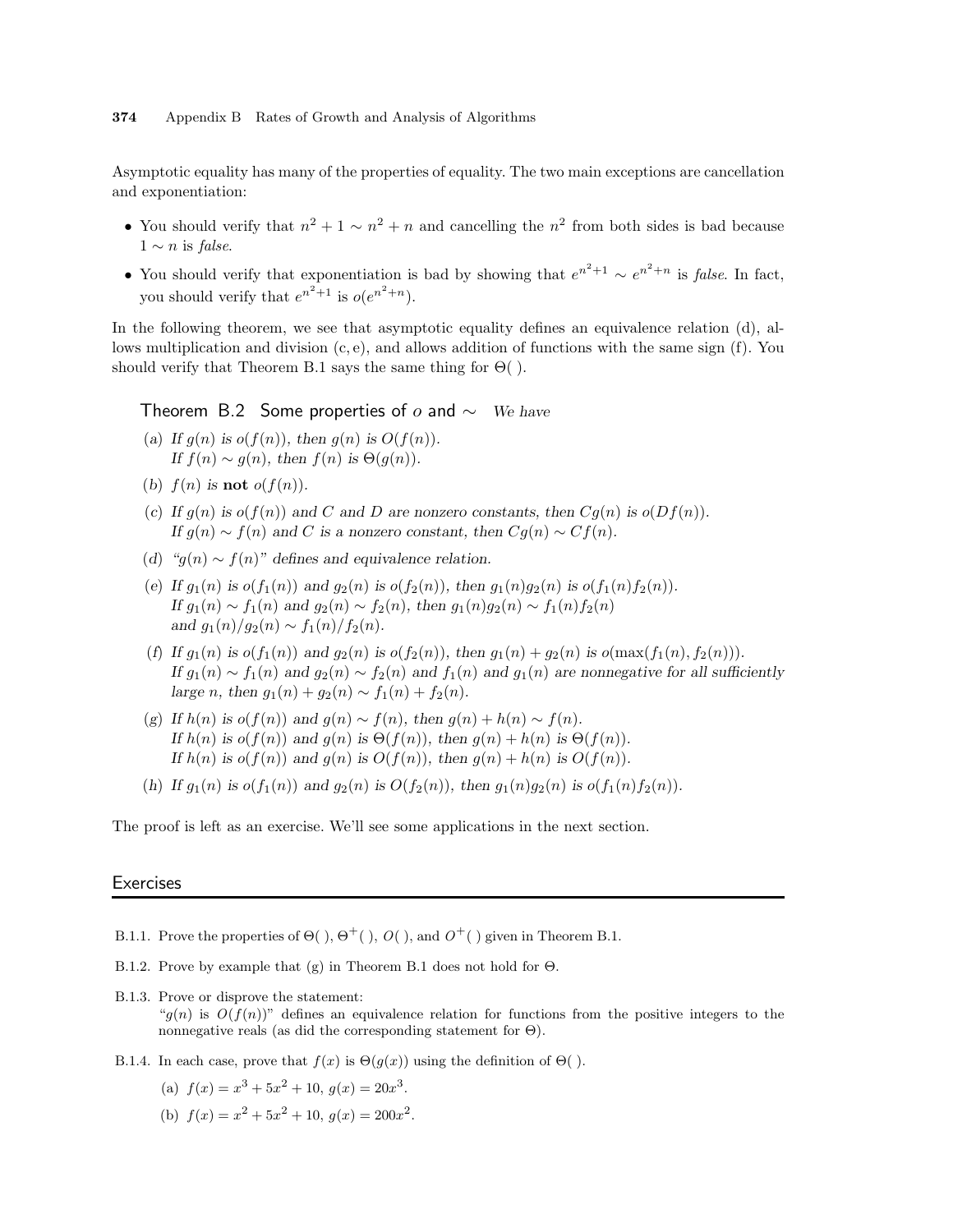- B.1.5. In each case, show that the given series has the indicated property.
	- (a)  $\sum_{i=1}^{n} i^2$  is  $\Theta(n^3)$ .
	- (b)  $\sum_{i=1}^{n} i^3$  is  $\Theta(n^4)$ .
	- (c)  $\sum_{i=1}^{n} i^{1/2}$  is  $\Theta(n^{3/2})$ .
- B.1.6. Show each of the following
	- (a)  $\sum_{i=1}^{n} i^{-1}$  is  $\Theta(\log_b(n))$  for any base  $b > 1$ .
	- (b)  $\log_b(n!)$  is  $O(n \log_b(n))$  for any base  $b > 1$
- B.1.7. We have three algorithms for solving a problem for graphs. Suppose algorithm A takes  $n^2$  milliseconds to run on a graph with n vertices, algorithm  $B$  takes 100n milliseconds and algorithm  $C$  takes  $100(2^{n/10} - 1)$  milliseconds.
	- (a) Compute the running times for the three algorithms with  $n = 5, 10, 30, 100$  and 300. Which algorithm is fastest in each case? slowest?
	- (b) Which algorithm is fastest for all very large values of  $n$ ? Which is slowest?
- B.1.8. Prove Theorem B.2.
- B.1.9. Let  $p(x)$  be a polynomial of degree k with positive leading coefficient and suppose that  $a > 1$ . Prove the following.
	- (a)  $\Theta(p(n))$  is  $\Theta(n^k)$ .
	- (b)  $O(p(n))$  is  $O(n^k)$ .
	- (c)  $p(n) = o(a^n)$ . (Also, what does this say about the speed of a polynomial time algorithm versus one which takes exponential time?)
	- (d)  $O(a^{p(n)})$  is  $O(a^{Cn^k})$  for some  $C > 0$ .
	- (e) Unless  $p(x) = p_1 x^k + p_2$  for some  $p_1$  and  $p_2$ , there is no C such that  $a^{p(n)}$  is  $\Theta(a^{Cn^k})$ .
- B.1.10. Suppose  $1 < a < b$  and  $f(n) \rightarrow +\infty$  as  $n \rightarrow \infty$ . Prove that

$$
a^{f(n)} = o(b^{f(n)})
$$
 and  $a^{g(n)} = o(a^{f(n)+g(n)})$ ,

for all functions  $g(n)$ .

B.1.11. Consider the following algorithm for determining if the distinct integers  $a_1, a_2, \ldots, a_n$  are in increasing order.

```
For i=2,\ldots,nIf a_{i-1} > a_i, return ''out of order.''
End for
Return ''in order.''
```
- (a) Discuss worst case running time.
- (b) Discuss average running time for all permutations of  $\underline{n}$ .
- (c) Discuss average running time for all permutations of  $\underline{2n}$  such that  $a_1 < a_2 < \cdots < a_n$ .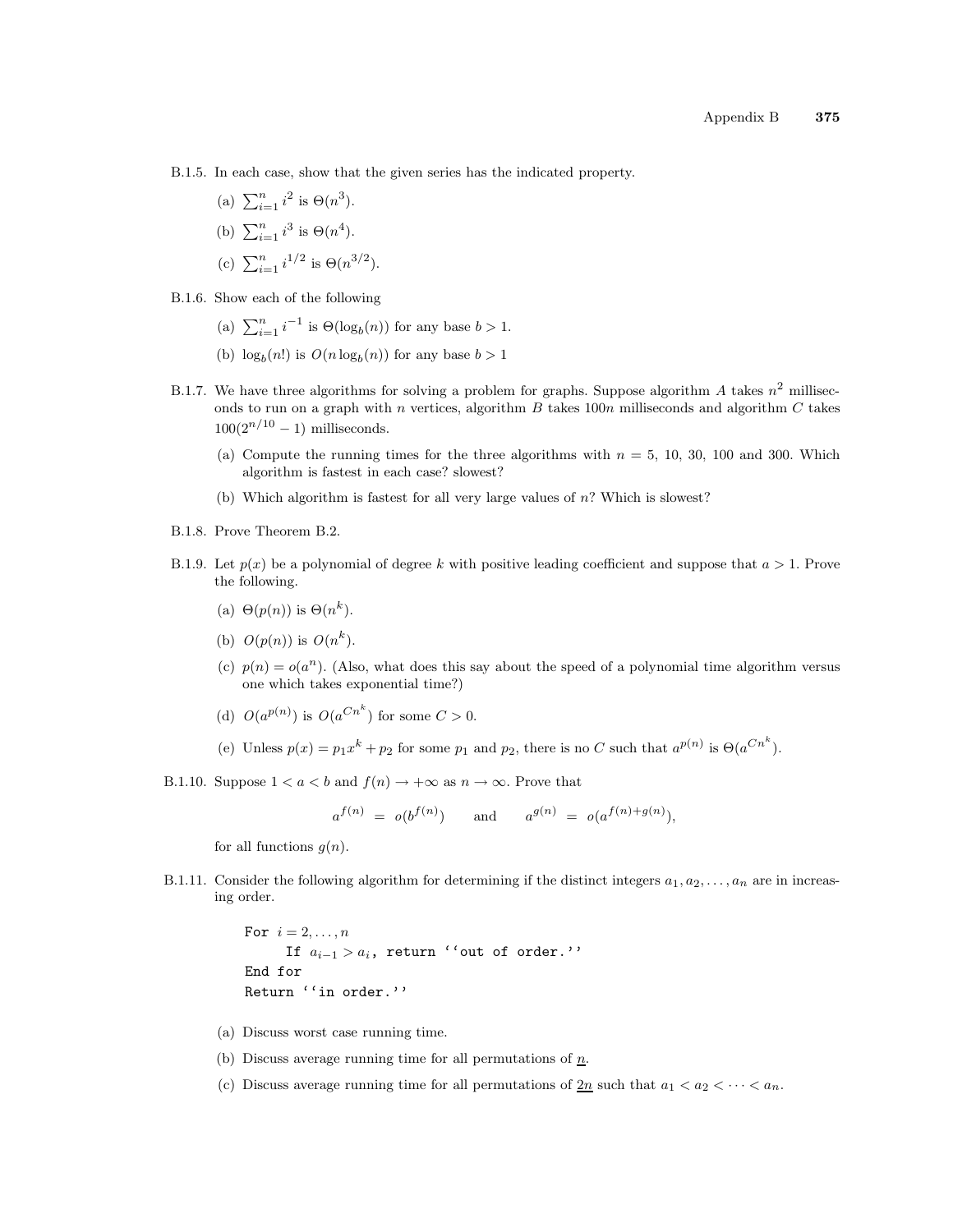## B.2 Doing Arithmetic

If we try to use Theorems B.1 and B.2 in a series of calculations, the lack of arithmetic notation becomes awkward. You're already familiar with the usefulness of notation; for example, when one understands the notation, it is easier to understand and verify the statement

$$
(ax - b)^2 = a^2x^2 - 2abx + b^2
$$

than it is to understand and verify the statement

The square of the difference between the product of  $a$  and  $x$  and  $b$  equals the square of  $a$ times the square of x decreased by twice the product of  $a, b$  and x and increased by the square of b.

If we simply interpret "is" in the theorems as an equality, we run into problems. For example, we would then say that since  $n = O(n)$  and  $n + 1 = O(n)$ , we would have  $n =$  $n + 1$ . How can we introduce arithmetic notation and avoid such problems? The key is to redefine  $\Theta$ , O and o slightly using sets. Let  $\Theta^*$ ,  $O^*$  and  $o^*$  be our old definitions. Our new ones are:

- $\Theta(f(n)) = \{g(n) | g(n) \text{ is } \Theta^*(f(n))\},\$
- $\Theta^+(f(n)) = \{g(n) \mid g(n) \text{ is } \Theta^*(f(n)) \text{ and } g(n) \text{ is positive for large } n\},\$
- $O(f(n)) = \{g(n) | g(n) \text{ is } O^*(f(n))\},\$
- $O^+(f(n)) = \{g(n) | g(n)$  is  $O^*(f(n))$  and  $g(n)$  is positive for large  $n\}$ ,
- $o(f(n)) = \{g(n) | g(n) \text{ is } o^*(f(n))\}.$

If we replace "is" with "is in", Theorems B.1 and B.2 are still correct. For example, the last part Theorem B.1(b) becomes

If 
$$
g(n) \in \Theta(f(n))
$$
, then  $g(n) \in O(f(n))$ .

We want to make two other changes:

- Replace functions, numbers, and so on with sets so that we use ⊆ instead of ∈. For example, instead of  $5n \in O(n)$ , we say  $\{5n\} \subseteq O(n)$ .
- An arithmetic operation between sets is done element by element; for example,

$$
A + B = \{a + b \mid a \in A \text{ and } b \in B\}.
$$

Let's rewrite parts of Theorem B.1 using this notation:

- (b) If  $\{g(n)\}\subseteq \Theta^+(f(n))$ , then  $\{g(n)\}\subseteq \Theta(f(n))$ . If  $\{g(n)\}\subseteq O^+(f(n))$ , then  $\{g(n)\}\subseteq O(f(n))$ . If  $\{g(n)\}\subseteq \Theta(f(n))$ , then  $\{g(n)\}\subseteq O(f(n))$ .
- (f) If  $\{g(n)\}\subseteq \Theta(f(n))$  and  $\{f(n)\}\subseteq \Theta(h(n))$ , then  $\{g(n)\}\subseteq \Theta(h(n))$ .
	- If  $\{g(n)\}\subseteq O(f(n))$  and  $\{f(n)\}\subseteq O(h(n))$ , then  $\{g(n)\}\subseteq O(h(n))$ .  $\Omega + (e(\lambda)) = 1$   $(1/\lambda)$

(i) If 
$$
\{g(n)\}\subseteq \Theta^+(f(n))
$$
 and  $\{h(n)\}\subseteq O^+(f(n))$ , then  $\{g(n)+h(n)\}\subseteq \Theta^+(f(n))$ .

We leave it to you to translate other parts and to translate Theorem B.2.

In practice, people simplify the notation we've introduced by replacing things like  $\{f(n)\}\$  with  $f(n)$ , which is good since it makes these easier to read. They also replace  $\subseteq$  with  $=$ , which is dangerous but is, unfortunately, the standard convention. We'll abide by these conventions, but will remind you of what we're doing by footnotes in the text.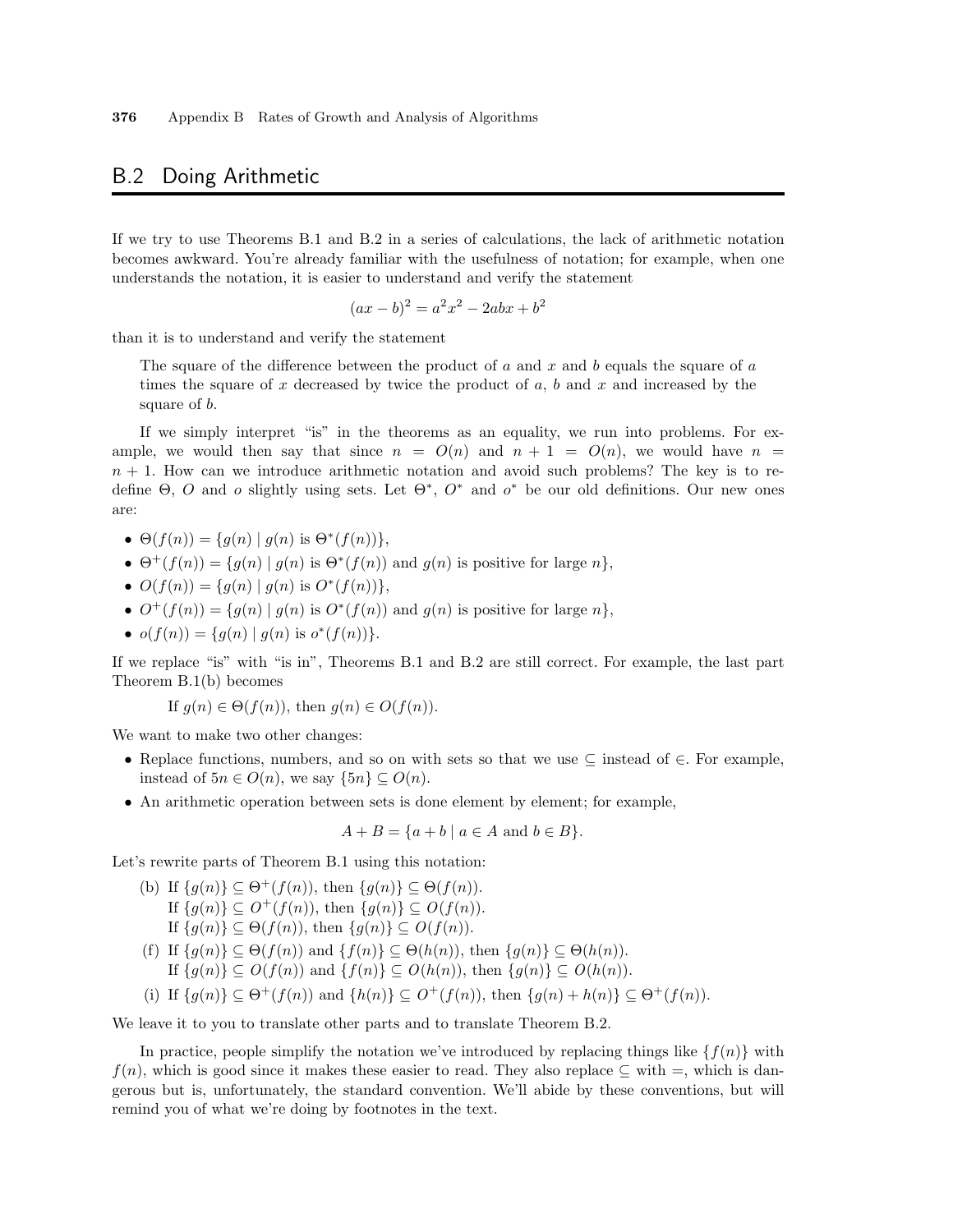Example B.5 Using the notation The statement  $f(n) \sim g(n)$  is equivalent to the statement  $f(n) = g(n)(1 + o(1))$  and also to  $f(n) = g(n) + o(g(n))$ . The first is because  $f(n)/g(n) \to 1$  if and only if  $f(n)/g(n) = 1 + o(1)$ . The second follows from

$$
g(n)(1+o(1)) = g(n)+g(n)o(1) = g(n)+o(g(n))
$$
 and  $g(n)+o(g(n)) = g(n)+g(n)o(1) = g(n)(1+o(1)).$ 

Why do we need the second of these statements?

∗ ∗ ∗ Stop and think about this! ∗ ∗ ∗

Remember that = really means  $\subseteq$ , so the first statement shows that  $g(n)(1+o(1)) \subseteq g(n)+o(g(n))$ and the second shows that  $g(n) = o(g(n)) \subseteq g(n)(1 + o(1))$ . Taken together, the two statements show that the sets  $g(n)(1 + o(1))$  and  $g(n) + o(g(n))$  are equal and so  $f(n)$  is in one if and only if it is in the other.

We can include functions of sets: Suppose S is a subset of the domain of the function  $F$ , define  $F(S) = \{f(s) \mid s \in S\}$ . With this notation,

$$
e^{o(1)} = 1 + o(1) = e^{o(1)}
$$
 and  $e^{O(1)} = O^+(1);$ 

however,  $O^+(1) \neq e^{O(1)}$ . Why is this?

Stop and think about this!

We have  $e^{-n} \in O^+(1)$  but, since  $n \notin O(1)$ ,  $e^{-n} \notin e^{O(1)}$ 

Everything we've done so far is with functions from the positive integers to the reals and we've asked what happens as  $n \to \infty$ . We can have functions on other sets and ask what happens when we take a different limit. For example, the definition of a derivative can be written as

$$
\frac{f(x+h)-f(x)}{h} \sim f'(x) \text{ as } h \to 0,
$$

provided  $f'(x) \neq 0$ . Taylor's theorem with remainder can be written

$$
f(x) = \sum_{k=0}^{n} \frac{f^{k}(0)x^{k}}{k!} + O(x^{n+1}) \text{ as } x \to 0,
$$

provided  $f^{(n+1)}(x)$  is well behaved near  $x = 0$ . Of course, this is not as good as the form in your calculus book because it says nothing about how big the error term,  $O(x^{n+1})$  is for a particular function  $f(x)$ .

## B.3 NP-Complete Problems

Computer scientists talk about "polynomial time algorithms." What does this mean? Suppose that the algorithm can handle arbitrarily large problems and that it takes  $\Theta(n)$  seconds on a problem of "size"  $n$ . Then we call it a linear time algorithm. More generally, if there is a (possibly quite large) integer k such that the worst case running time on a problem of "size" n is  $O(n^k)$ , then we say the algorithm is polynomial time.

You may have noticed the quotes around size and wondered why. It is necessary to specify what we mean by the size of a problem. Size is often interpreted as the number of bits required to specify the problem in binary form. You may object that this is imprecise since a problem can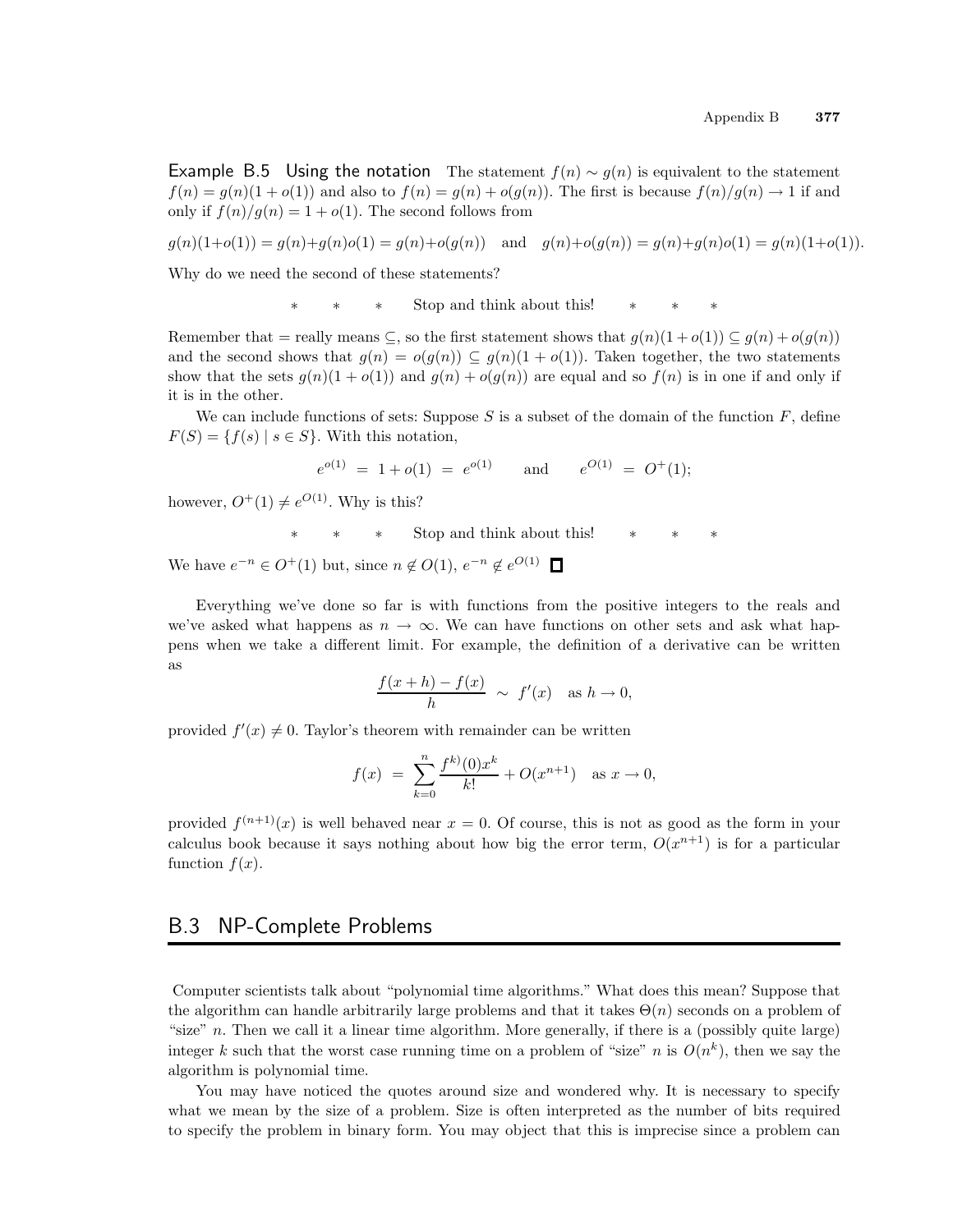be specified in many ways. This is true; however, the number of bits in one "reasonable" representation doesn't differ too much from the number of bits in another. We won't pursue this further.

If the worst case time for an algorithm is polynomial, theoretical computer scientists think of this as a good algorithm. (This is because polynomials grow relatively slowly; for example, exponential functions grow much faster.) The problem that the algorithm solves is called tractable.

Do there exist *intractable problems*; i.e., problems for which no polynomial time algorithm can ever be found? Yes, but we won't study them here. More interesting is the fact that there are a large number of practical problems for which

- no polynomial time algorithm is known and
- no one has been able prove that the problems are intractable.

We'll discuss this a bit. Consider the following problems.

- Coloring Problem: For any  $c > 2$ , devise an algorithm whose input can be any simple graph and whose output answers the question "Can the graph be properly colored in c colors?"
- Traveling Salesman Problem: For any  $B$ , devise an algorithm whose input can be any  $n > 0$  and any edge labeling  $\lambda: \mathcal{P}_2(n) \to \mathbb{R}$  for  $K_n$ , the complete graph on *n* vertices. The algorithm must answer the question "Is there a cycle through all  $n$  vertices with cost  $B$  or less?" (The cost of a cycle is the sum of  $\lambda(e)$  over all e in the cycle.)
- Language Recognition Problem: Devise an algorithm whose input is two finite sets  $S$  and  $T$  and an integer k. The elements of S and T are finite strings of zeroes and ones. The algorithm must answer the question "Does there exist a finite automaton with  $k$  states that accepts all strings in  $S$  and accepts none of the strings in  $T$ ?"

No one knows if these problems are tractable, but it is known that, if one is tractable, then they all are. There are hundreds more problems that people are interested in which belong to this particular list in which all or none are tractable. These problems are called NP-complete Many people regard deciding if the NP-complete problems are tractable to be one of the foremost open problems in theoretical computer science.

The NP-complete problems have an interesting property which we now discuss. If the algorithm says "yes," then there must be a specific example that shows why this is so (an assignment of colors, a cycle, an automaton). There is no requirement that the algorithm actually produce such an example. Suppose we somehow obtain a coloring, a cycle or an automaton which is claimed to be such an example. Part of the definition of NP-complete requires that we be able to check the claim in polynomial time. Thus we can check a purported example quickly but, so far as is known, it may take a long time to determine if such an example exists. In other words, I can check your guesses quickly but I don't know how to tell you quickly if any examples exist.

There are problems like the NP-complete problems where no one knows how to do any checking in polynomial time. For example, modify the traveling salesman problem to ask for the minimum cost cycle. No one knows how to verify in polynomial time that a given cycle is actually the minimum cost cycle. If the modified traveling salesman problem is tractable, so is the one we presented above: You need only find the minimum cost cycle and compare its cost to B. Such problems are called NP-hard because they are at least as hard as NP-complete problems. A problem which is tractable if the NP-complete problems are tractable is called NP-easy.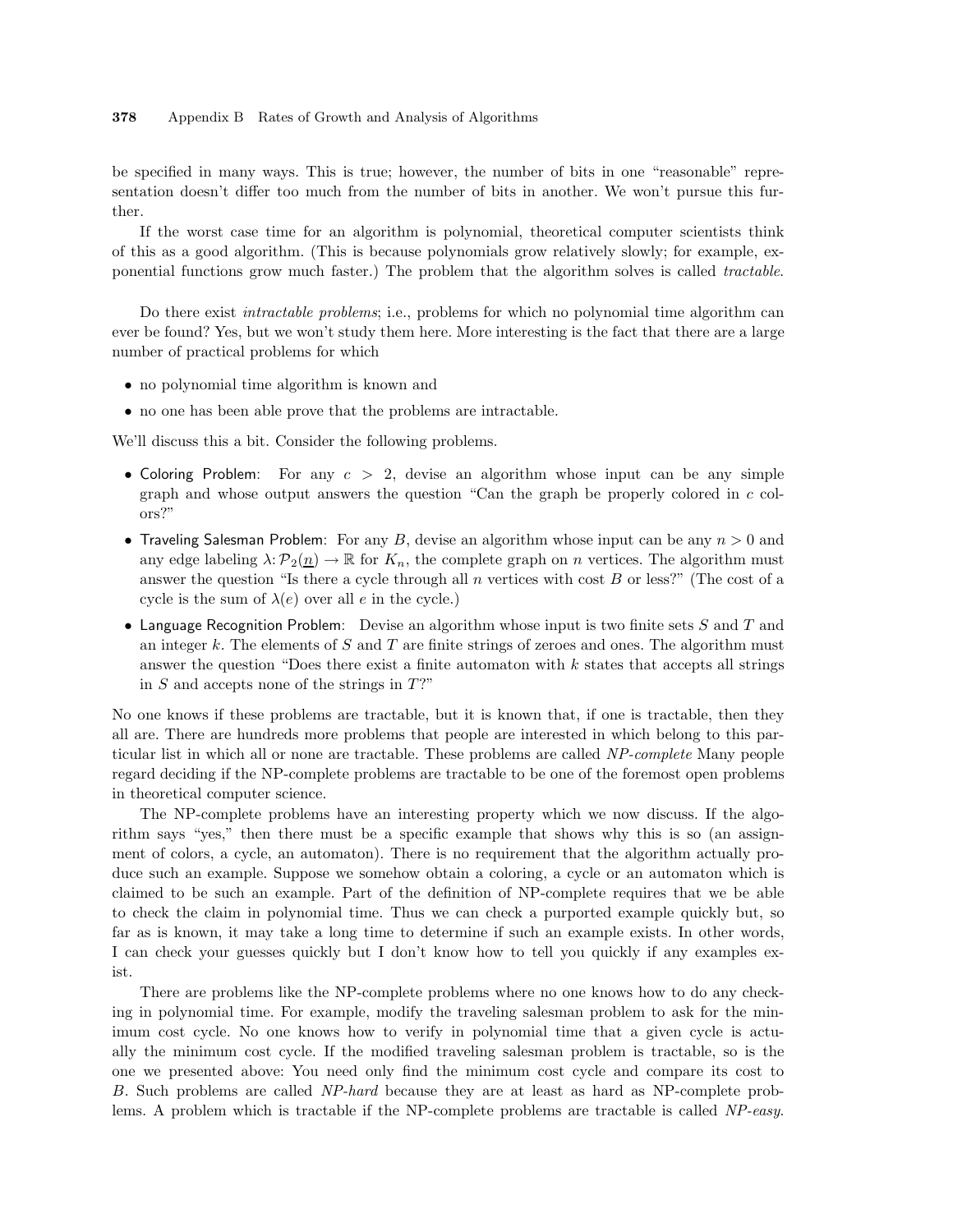Some problems are both NP-easy and NP-hard but may not be NP-complete. Why is this? NP-complete problems must ask a "yes/no" type of question and it must be possible to check a specific example in polynomial time as noted in the previous paragraph.

What can we do if we cannot find a good algorithm for a problem? There are three main types of partial algorithms:

- 1. Almost good: It is polynomial time for all but a very small subset of possible problems. (If we are interested in all graphs, our coloring algorithm in Example B.3 is almost good for any fixed c.)
- 2. Almost correct: It is polynomial time but in some rare cases does not find the correct answer. (If we are interested in all graphs and a fixed  $c$ , automatically reporting that a large graph can't be colored with  $c$  colors is almost correct—but it is rather useless.) In some situations, a fast almost correct algorithm can be useful.
- 3. Close: It is a polynomial time algorithm for a minimization problem and comes close to the true minimum. (There are useful close algorithms for approximating the minimum cycle in the Traveling Salesman Problem.)

Some of the algorithms make use of random number generators in interesting ways. Unfortunately, further discussion of these problems is beyond the scope of this text.

#### **Exercises**

- B.3.1. The *chromatic number*  $\chi(G)$  of a graph G is the least number of colors needed to properly color G. Using the fact that the problem of deciding whether a graph can be properly colored with c colors is NP-complete, prove the following.
	- (a) The problem of determining  $\chi(G)$  is NP-hard.
	- (b) The problem of determining  $\chi(G)$  is NP-easy. *Hint.* You can color G with c colors if and only if  $c \geq \chi(G)$ .
- B.3.2. The bin packing problem can be described as follows. Given a set S of positive integers and integers B and  $K$ , is there a partition of S into K blocks so that the sum of the integers in each block does not exceed B? This problem is known to be NP-complete.
	- (a) Prove that the following modified problem is NP-easy and NP-hard. Given a set S of positive integers and an integer  $B$ , what is the smallest  $K$  such that the answer to the bin packing problem is "yes?"
	- (b) Call the solution to the modified bin packing problem  $K(S, B)$ . Prove that

$$
K(S, B) \geq \frac{1}{B} \sum_{s \in S} s.
$$

- (c) The "First Fit" algorithm obtains an upper bound on  $K(S, B)$ . We now describe it. Start with an infinite sequence of boxes (bins)  $B_1, B_2, \ldots$  Each box can hold any number of integers as long as their sum doesn't exceed K. Let  $s_1, s_2, \ldots$  be some ordering of S. If the  $s_i$ 's are placed in the  $B_j$ 's, the nonempty boxes form an ordered partition of S and so the number of them is an upper bound for  $K(S, B)$ . For  $i = 1, 2, \ldots, |S|$ , place  $s_i$  in the  $B_j$  with the lowest index such that it will not make the sum of the integers in  $B_j$  exceed K. Estimate the running time of the algorithm in terms of  $|S|$ ,  $B$  and the number of bins actually used.
- (d) Call the bound on K obtained by the First Fit algorithm  $FF(S, B)$ . Prove that  $FF(S, B)$  $2K(S, B) + 1.$

Hint. When First Fit is done, which bins can be at most half full?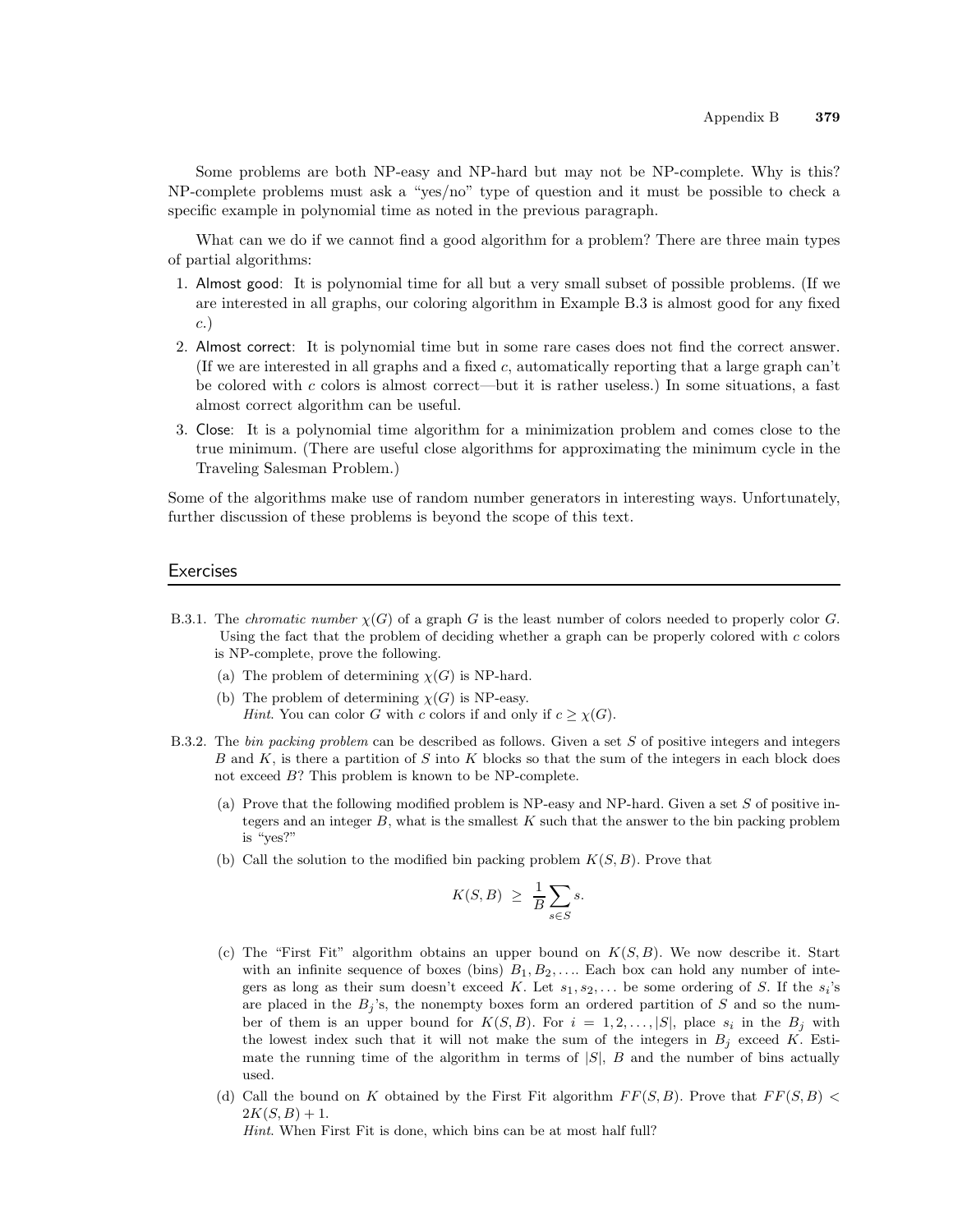## Notes and References

Many texts discuss the notation for rate of growth. A particularly nice introduction is given in Chapter 9 of Graham, Knuth, and Patashnik [4].

Entire textbooks are devoted primarily to the analysis of algorithms. Examples include the books by Aho, Hopcroft and Ullman [1], Baase [2], Knuth [6], Manber [7], Papadimitiriou and Steiglitz [8], and Wilf [9]. There is an extensive journal literature on NP-completeness. The classic book by Garey and Johnson [3] discusses many of the examples. Other discussions can be found in the texts by Papadimitriou and Steiglitz [8] and by Wilf [9] and in the article by Hartmanis [5].

- 1. Alfred V. Aho, John E. Hopcroft and Jeffrey D. Ullman, The Design and Analysis of Computer Algorithms, Addison-Wesley (1974).
- 2. Sara Baase, Computer Algorithms: Introduction to Design and Analysis, 3rd ed., Addison-Wesley (1999).
- 3. Michael R. Garey and David S. Johnson, Computers and Intractability. A Guide to the Theory of NP-Completeness, W.H. Freeman (1979).
- 4. Ronald L. Graham, Donald E. Knuth, and Oren Patashnik, Concrete Mathematics, 2nd ed., Addison-Wesley, Reading (1994).
- 5. Juris Hartmanis, Overview of computational complexity theory, Proceedings of Symposia in Applied Mathematics 38 (1989), 1–17.
- 6. Donald E. Knuth, The Art of Computer Programming. Vol. 1: Fundamental Algorithms, 3rd ed.; Vol. 2: Seminumerical Algorithms, 3nd ed.; Vol. 3: Sorting and Searching, 3nd ed.; Addison-Wesley (1997, 1997, 1998).
- 7. Udi Manber, Introduction to Algorithms: A Creative Approach, Addison-Wesley (1989).
- 8. Christos H. Papadimitriou and Kenneth Steiglitz, Combinatorial Optimization: Algorithms and Complexity, Dover (1998).
- 9. Herbert S. Wilf, Algorithms and Complexity, Prentice-Hall (1986).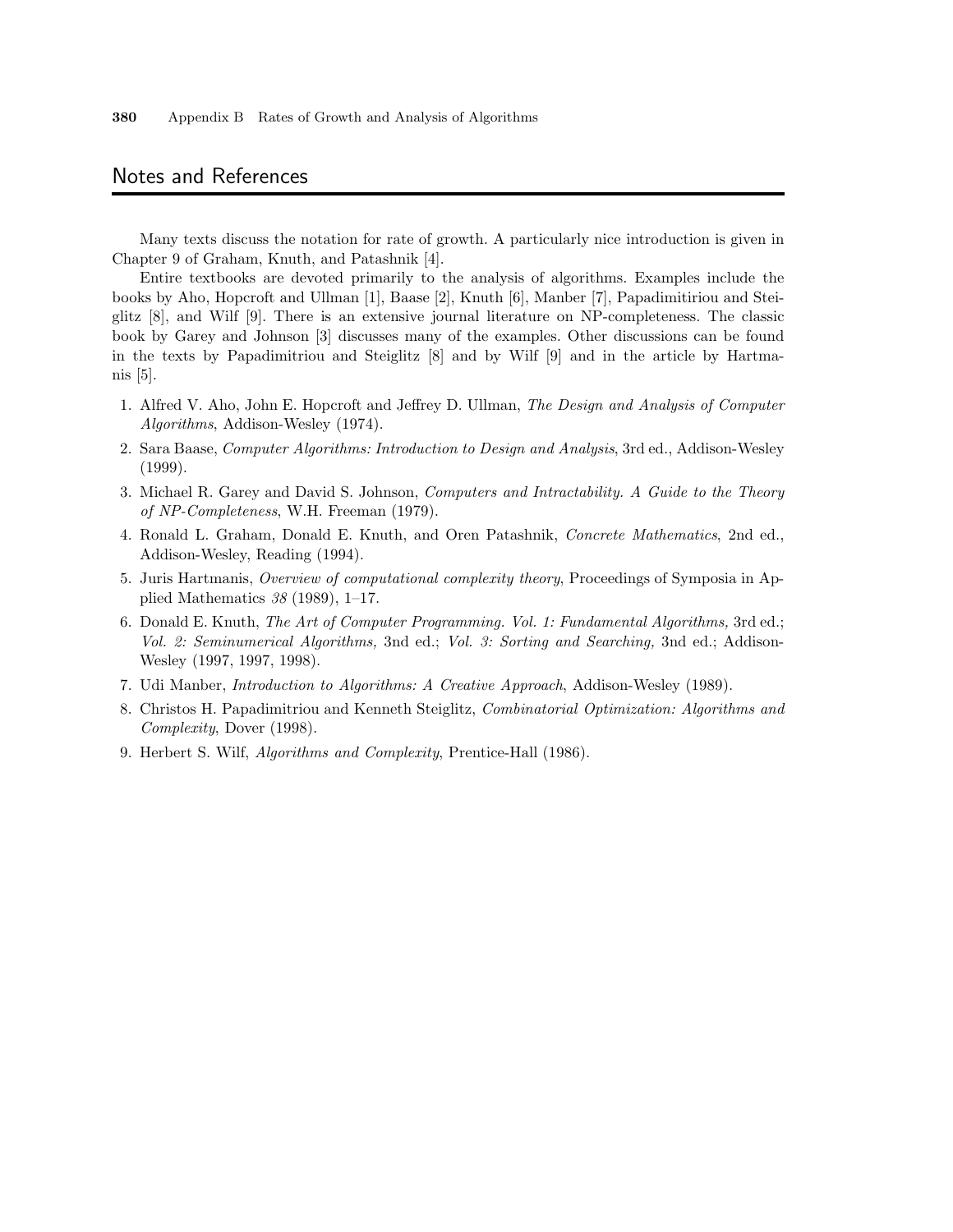# APPENDIX C Basic Probability

This appendix is a rapid introduction to the concepts from probability theory that are needed in the text. It is not intended to substitute for a basic course in probability theory, which we strongly recommend for anyone planning either to apply combinatorics (especially in computer science) or to delve into combinatorics for its own sake.

## C.1 Probability Spaces and Random Variables

For simplicity, we will limit our attention to finite probability spaces and to real-valued random variables.

Definition C.1 Finite probability space A finite probability space is a finite set S together with a function  $Pr: S \to \mathbb{R}$  such that

$$
0 \le \Pr(s) \le 1
$$
 for all  $s \in S$  and  $\sum_{s \in S} \Pr(s) = 1$ .

We call the elements of S elementary events and the subsets of S events. For  $T \subseteq S$ , we define

$$
\Pr(T) = \sum_{t \in T} \Pr(t).
$$

Note that  $Pr(\emptyset) = 0$ ,  $Pr(S) = 1$  and  $Pr(s) = Pr({s})$  for  $s \in S$ .

If  $\mathcal{A}(s)$  is a statement that makes sense for  $s \in S$ , we define  $\Pr(\mathcal{A}) = \Pr(T)$ , were T is the set of all  $t \in S$  for which  $\mathcal{A}(t)$  is true.

One often has  $Pr(s) = 1/|S|$  for all  $s \in S$ . In this case,  $Pr(T) = |T|/|S|$ , the fraction of elements in  $S$  that lie in  $T$ . In this case, we call  $Pr$  the **uniform distribution** on  $S$ .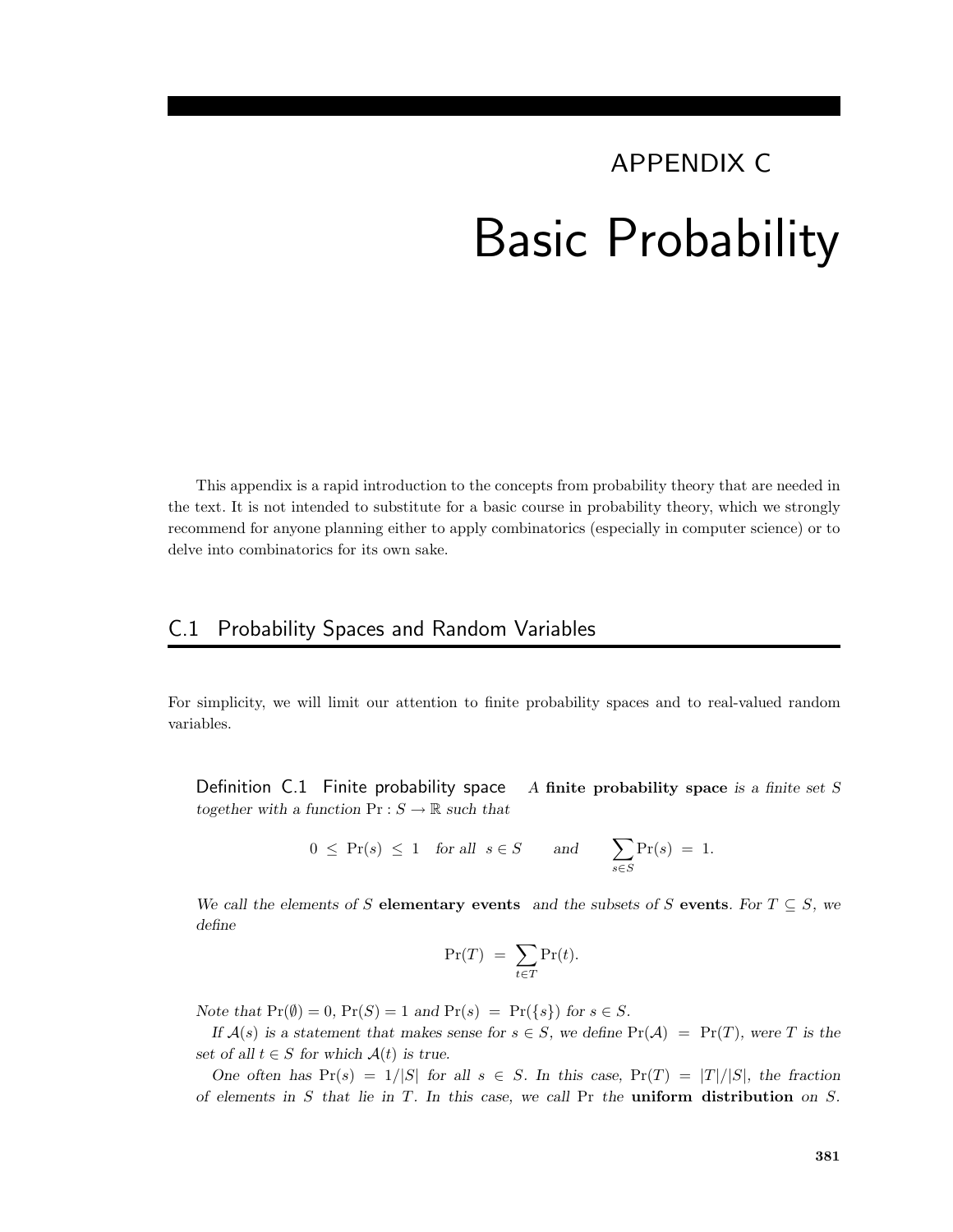The terminology "event" can sometimes be misleading. For example, if S consists of all  $2^{|A|}$  subsets of  $|A|$ , an elementary event is a subset of A. Suppose Pr is the uniform distribution on S. If T is the event consisting of all subsets of size k, then  $Pr(T)$  is the fraction of subsets of size k. We say that  $Pr(T)$  is the probability that a subset of A chosen uniformly at random has size k. "Uniformly" is often omitted and we simply say that the probability a randomly chosen subset has size k is  $|T|/|S| = {|\mathbf{A}| \choose k} 2^{-|A|}$ . In statement notation,

$$
Pr(a \text{ subset has size } k) = \binom{|A|}{k} 2^{-|A|}.
$$

The notion of the probability of a statement being true is neither more nor less general than the notion of the probability of a subset of the probability space S. To see this, note that

- with any statement  $A$  we can associate the set  $A$  of elements of  $S$  for which  $A$  is true while
- with any subset T of S we can associate the statement " $t \in T$ ."

Here are some simple, useful properties of Pr. You should be able to supply the proofs by writing all probabilities as sums of probabilities of elementary events and noticing which elementary events appear in which sums.

**Theorem C.1** Suppose  $(S, Pr)$  is a probability space and A,  $A_1, \ldots, A_k$  and B are subsets of S.

- (a) If  $A \subseteq B$ , then  $0 \leq \Pr(A) \leq \Pr(B) \leq 1$ .
- (b)  $Pr(S \setminus A) + Pr(A) = 1$ . One also writes  $S A$ ,  $A<sup>c</sup>$  and  $A'$  for  $S \setminus A$ .
- (c)  $Pr(A \cup B) = Pr(A) + Pr(B) Pr(A \cap B).$
- (d)  $Pr(A_1 \cup \cdots \cup A_k)$  <  $Pr(A_1) + \cdots + Pr(A_k)$ .

We now define a "random variable." It is neither a variable nor random, rather, it is a function:

Definition C.2 Random variable Given a probability space  $(S,Pr)$ , a random variable on the space is a function  $X : S \to \mathbb{R}$ .

People often use capital letters near the end of the alphabet to denote random variables. Why the name "random variable" for a function? The terminology arose historically before probability theory was put on a mathematical foundation. For example, suppose you toss a coin 10 times and let  $X$ be the number of heads. The value of X varies with the results of your tosses and it is random because your tosses are random. In probability theory terms, if the coin tosses are fair, we can define a probability space and a random variable as follows.

- S is the set of all  $2^{10}$  possible 10-long head-tail sequences,
- $Pr(s) = 1/|S| = 2^{-10} = 1/1024$ ,
- $X(s)$  equals the number of heads in the 10-long sequence s.

The probability that you get exactly four heads can be written as  $Pr(X=4)$ , which equals  $\binom{10}{4}2^{-10}$ since there are  $\binom{10}{4}$  10-long head-tail sequences that contain exactly four heads.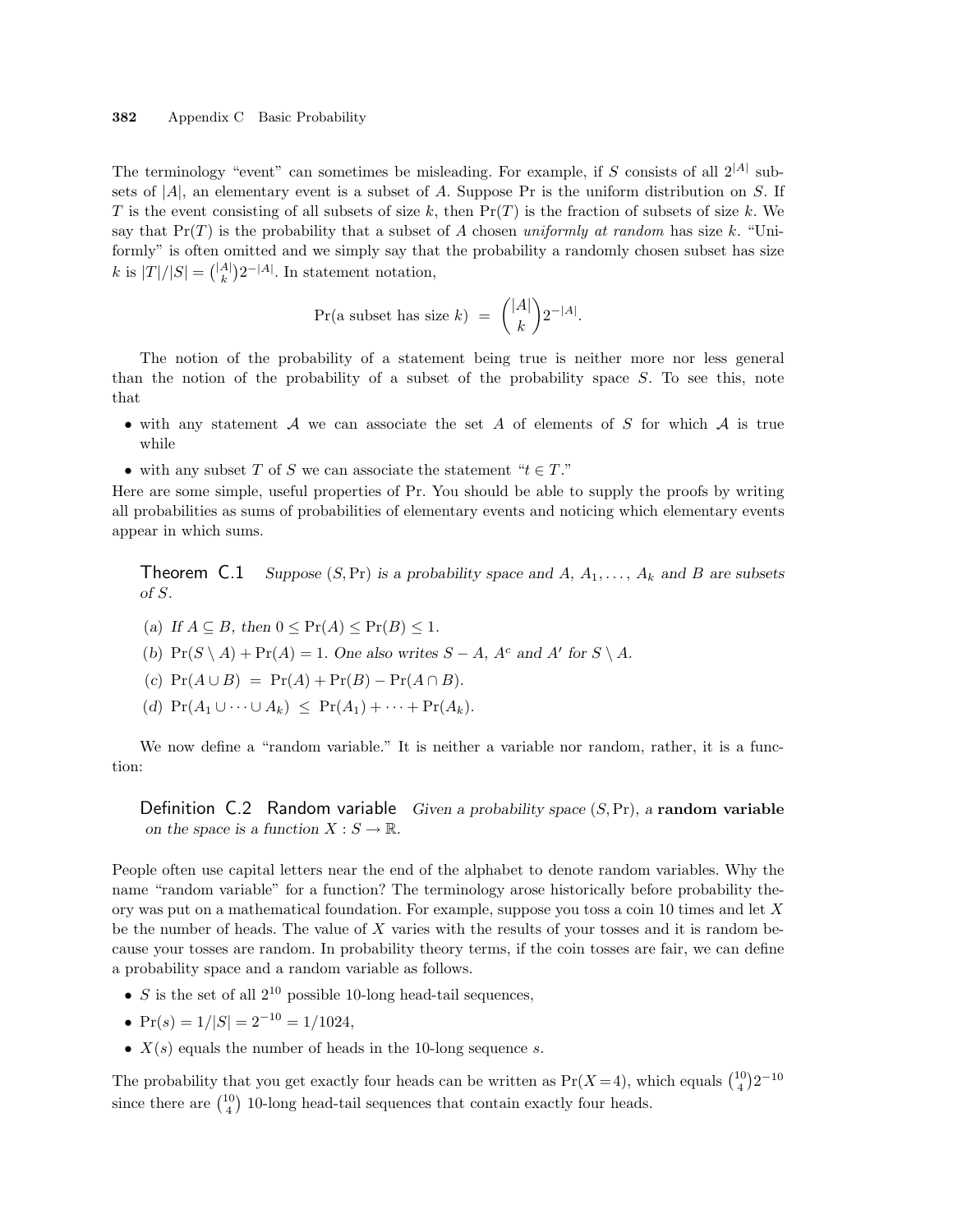**Definition C.3 Independence** Let  $(S, Pr)$  be a probability space and let X be a set of random variables on  $(S, Pr)$ . We say that the random variables in X are **mutually** We say that the random variables in  $\mathcal X$  are **mutually**. independent if, for every subset  $\{X_1, \ldots, X_k\}$  of X and all real numbers  $x_1, \ldots, x_k$ , we have

$$
Pr(X_1 = x_1 \text{ and } \cdots \text{ and } X_k = x_k) = Pr(X_1 = x_1) \cdots Pr(X_k = x_k),
$$

where the probabilities on the right are multiplied. We often abbreviate "mutual independence" to "independence."

Intuitively, the concept of independence means that knowing the values of some of the random variables gives no information about the values of others. For example, consider tossing a fair coin randomly ten times to produce a 10-long sequence of heads and tails. Define

$$
X_i = \begin{cases} 1, & \text{if toss } i \text{ is heads,} \\ 0, & \text{if toss } i \text{ is tails.} \end{cases} \tag{C.1}
$$

Then the set  $\{X_1, \ldots, X_{10}\}$  of random variables are mutually independent.

We now look at "product spaces." They arise in natural ways and lead naturally to independence.

Definition C.4 Product space Let  $(S_1, Pr_1), \ldots, (S_n, Pr_n)$  be probability spaces. The product space

$$
(S, \Pr) = (S_1, \Pr_1) \times \cdots \times (S_n, \Pr_n) \tag{C.2}
$$

is defined by  $S = S_1 \times \cdots \times S_n$ , a Cartesian product, and

$$
Pr((a_1,\ldots,a_n)) = Pr_1(a_1)\cdots Pr_n(a_n) \text{ for all } (a_1,\ldots,a_n) \in S.
$$

We may write  $Pr(a_1, \ldots, a_n)$  instead of  $Pr((a_1, \ldots, a_n))$ .

As an example, consider tossing a fair coin randomly ten times. The probability space for a single toss is the set  $\{H, T\}$ , indicating heads and tails, with the uniform distribution. The product of ten copies of this space is the probability space for ten random tosses of a fair coin.

Theorem C.2 Independence in product spaces Suppose a product space  $(S, Pr)$  is given by (C.2). Let  $I_1, \ldots, I_m$  be pairwise disjoint subsets of  $\underline{n}$ ; that is,  $I_i \cap I_j = \emptyset$  whenever  $i \neq j$ . Suppose  $X_k$  is a random variable whose value on  $(a_1, \ldots, a_n)$  depends only on the values of those  $a_i$  for which  $i \in I_k$ . Then  $X_1, \ldots, X_m$  are mutually independent.

We omit the proof.

Continuing with our coin toss example, Let  $I_i = \{i\}$  and define  $X_i$  by (C.1). By the theorem, the  $X_i$  are mutually independent.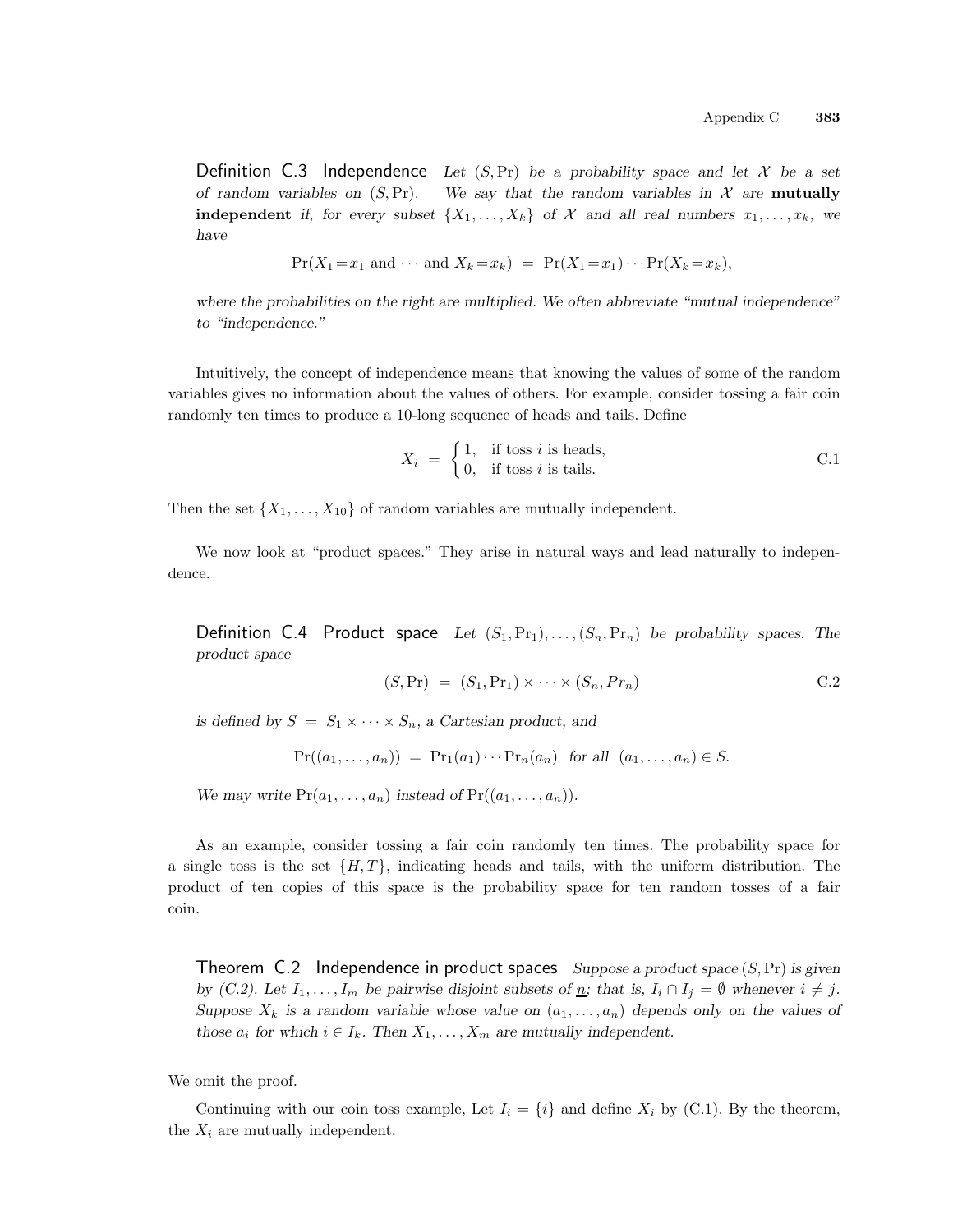### C.2 Expectation and Variance

Definition C.5 Expectation Let  $(S, Pr)$  be a probability space The expectation of a random variable  $X$  is

$$
\mathbf{E}(X) = \sum_{s \in S} X(s) \Pr(s).
$$

The expectation is also called the mean.

Let  $R \subset \mathbb{R}$  be the set of values taken on by X. By collecting terms in the sum over S according to the value of  $X(s)$  we can rewrite the definition as

$$
\mathbf{E}(X) = \sum_{r \in R} r \Pr(X = r).
$$

In this form, it should be clear the expected value of a random variable can be thought of as its average value.

Definition C.6 Variance Let  $(S, Pr)$  be a probability space The variance of a random variable  $X$  is

$$
\mathbf{var}(X) = \sum_{s \in S} (X(s) - \mathbf{E}(X))^2 \Pr(s) = \sum_{r \in R} (r - \mathbf{E}(X))^2 \Pr(X = r),
$$

where  $R \subset \mathbb{R}$  is the set of values taken on by X.

The variance of a random variable measures how much it tends to deviate from its expected value. One might think that

$$
\sum_{r \in R} |r - \mathbf{E}(X)| \Pr(X = r)
$$

would be a better measure; however, there are computational and theoretical reasons for preferring the variance.

We often have a random variable X that takes on only the values 0 and 1. Let  $p = Pr(X = 1)$ . You should be able to prove that  $\mathbf{E}(X) = p$  and  $\mathbf{var}(X) = p(1 - p)$ .

The following theorem can be proved be algebraic manipulations of the definitions of mean and variance. Since this is an appendix, we omit the proof.

Theorem C.3 Properties of Mean and Variance Let  $X_1, \ldots, X_k$  and Y be random variables on a probability space  $(S,Pr)$ .

- (a) For real numbers a and b,  $\mathbf{E}(aY + b) = a \mathbf{E}(Y) + b$  and  $\text{var}(aY + b) = a^2 \text{var}(Y)$ .
- (b)  $var(Y) = E((Y E(Y))^2) = E(Y^2) (E(Y))^2$ .
- (c)  $E(X_1 + \cdots + X_k) = E(X_1) + \cdots + E(X_k).$
- (d) If the  $X_i$  are independent, then  $\text{var}(X_1 + \cdots + X_k) = \text{var}(X_1) + \cdots + \text{var}(X_k)$ .

Chebyshev's Theorem tells us that it is unlikely that the value of a random variable will be far from its mean, where the "unit of distance" is the square root of the variance. (The square root of  $\mathbf{var}(X)$  is also called the *standard deviation* of X and is written  $\sigma_X$ .)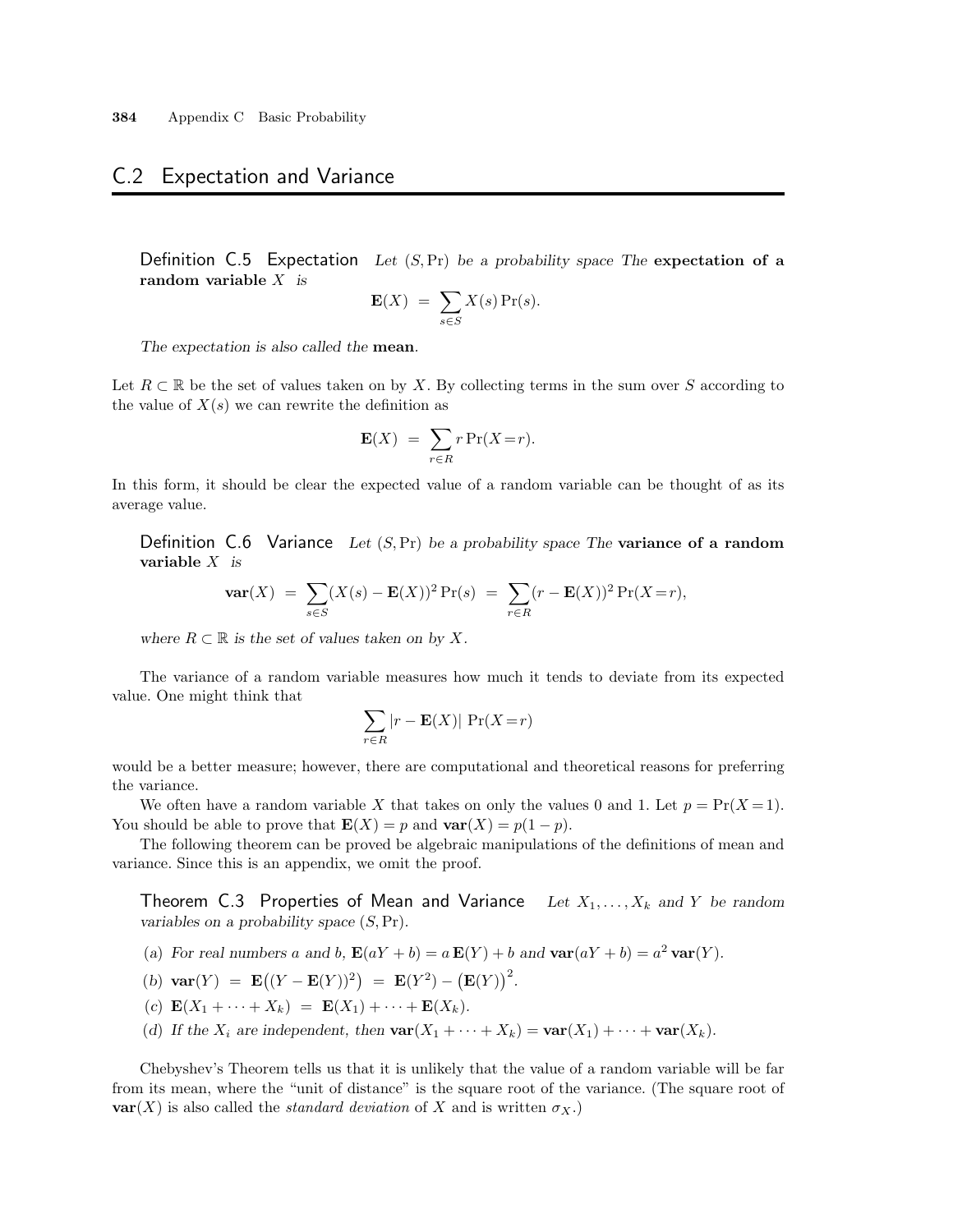Theorem C.4 Chebyshev's inequality If X is a random variable on a probability space and  $t \geq 1$ , then

$$
\Pr(|X - \mathbf{E}(X)| > t\sqrt{\text{var}(X)}) < \frac{1}{t^2}.\tag{C.3}
$$

For example, if a fair coin is tossed  $n$  times and  $X$  is the number of heads, then one can show that

$$
\mathbf{E}(X) = n/2 \quad \text{and} \quad \mathbf{var}(X) = n/4. \tag{C.4}
$$

Chebyshev's inequality tells us that X is not likely to be many multiples of  $\sqrt{n}$  from  $n/2$ . Specifically, it says that

$$
\Pr\Bigl(|X-n/2|>(t/2)\sqrt{n}\Bigr)~<~\frac{1}{t^2}.
$$

Let's use Theorem C.3 to prove (C.4). Let  $Y_k$  be a random variable which is 1 if toss k lands heads and is 0 if it lands tails. By the definition of mean,

$$
\mathbf{E}(Y_k) = 0 \Pr(Y_k = 0) + 1 \Pr(Y_k = 1) = 0 + 1/2 = 1/2
$$

and, by the Theorem C.3(b) and the observation that  $Y_k^2 = Y_k$ ,

$$
\mathbf{var}(Y_k) = \mathbf{E}(Y_k^2) - \mathbf{E}(Y_k)^2 = \mathbf{E}(Y_k) - \mathbf{E}(Y_k)^2 = 1/2 - (1/2)^2 = 1/4.
$$

Notice that  $X = Y_1 + Y_2 + \cdots + Y_n$  and the  $Y_k$  are independent since the coin is tossed randomly. By Theorem  $C.3(c)$  and (d), we have  $(C.4)$ .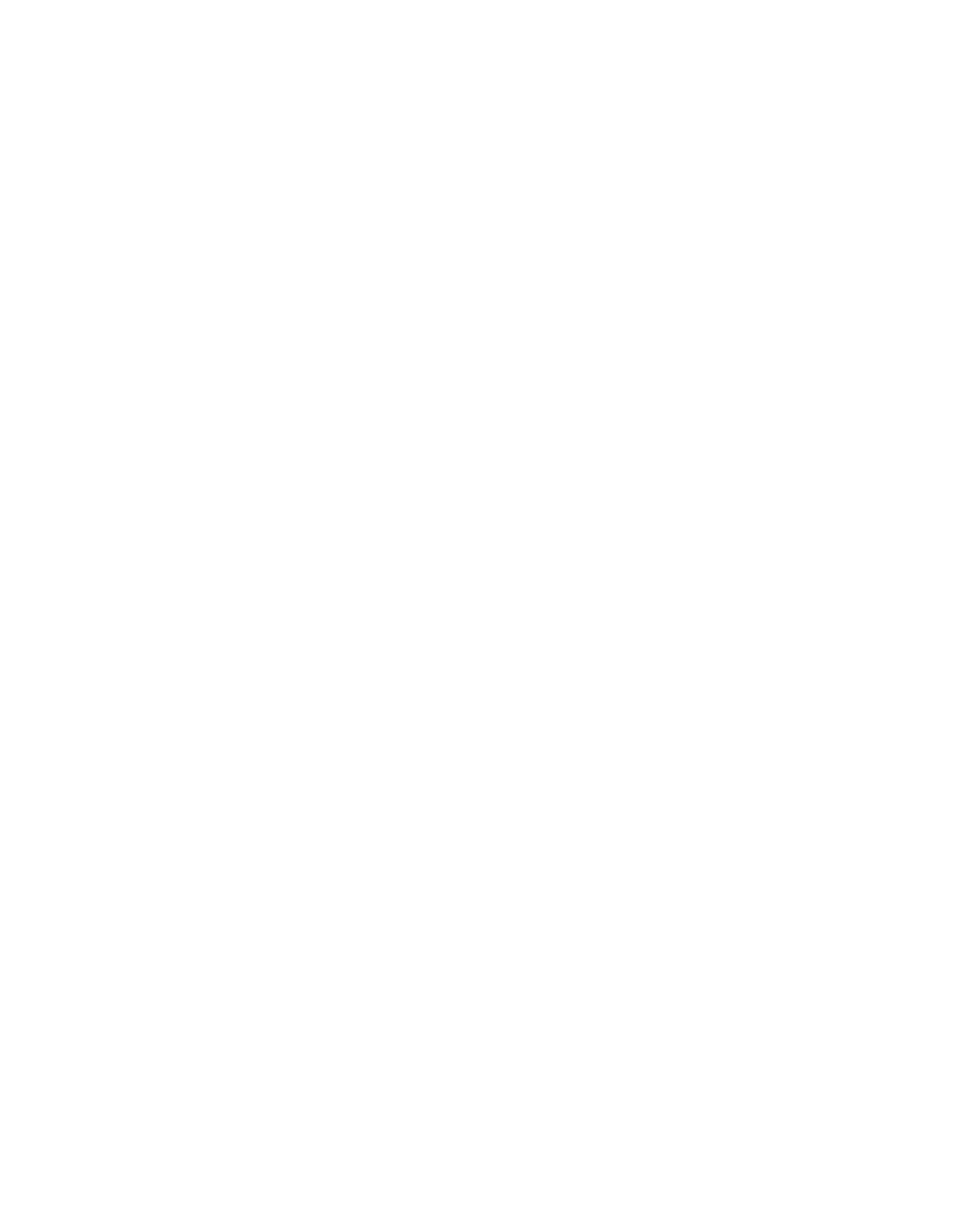## APPENDIX D

## Partial Fractions

We will discuss those aspects of partial fractions that are most relevant in enumeration. Although not necessary for our purposes, the theoretical background of the subject consists of two easily discussed parts, so we include it. The rest of this appendix is devoted to computational aspects of partial fractions.

### **Theory**

The following result has many applications, one of which is to the theory of partial fractions.

Theorem D.1 Fundamental Theorem of Algebra If  $p(x)$  is a polynomial of degree n whose coefficients are complex numbers, then  $p(x)$  can be written as a product of linear factors, each of which has coefficients which are complex numbers.

We will not prove this.

In calculus classes, one usually uses a corollary of this theorem: If the coefficients of  $p(x)$  are real numbers, then it is possible to factor  $p(x)$  into a product of linear and quadratic factors, each of which has real coefficients. We will not use the corollary because it is usually more useful in combinatorics to write  $p(x)$  as a product of linear factors.

By the Fundamental Theorem of Algebra, every polynomial  $p(x)$  can be factored in the form

$$
p(x) = Cx^{n}(1 - \alpha_1 x)^{n_1}(1 - \alpha_2 x)^{n_2} \cdots (1 - \alpha_k x)^{n_k}, \qquad \text{D.1}
$$

where the  $\alpha_i$ 's are distinct nonzero complex numbers. Although this can always be done, it is, in general, very difficult to do. In (D.1), the  $\alpha_i$ 's are the reciprocals of the nonzero roots of  $p(x) = 0$ and  $n_i$  is the "multiplicity" of the root  $1/\alpha_i$ .

Suppose that  $p(x) = p_1(x)p_2(x) \cdots p_k(x)$  and  $q(x)$  are polynomials such that

- the degree of  $q(x)$  is less than the degree of  $p(x)$ ;
- none of the  $p_i(x)$  is a constant;
- no pair  $p_i(x)$  and  $p_j(x)$  have a common root.

The Chinese Remainder Theorem for polynomials asserts that there exist unique polynomials  $q_1(x), \ldots, q_k(x)$  (depending on  $q(x)$  and the  $p_i(x)$ ) such that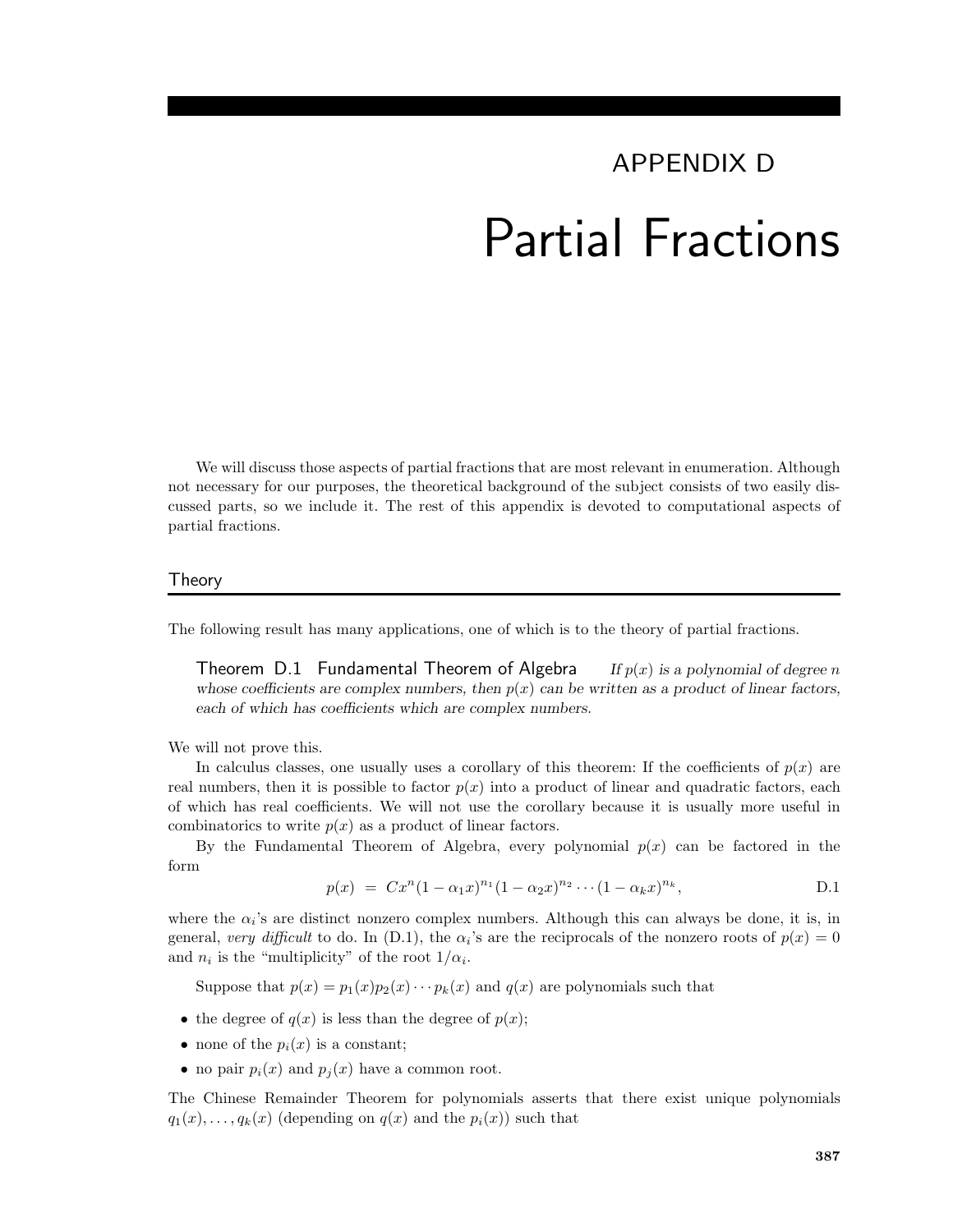- the degree of  $q_i(x)$  is less than the degree of  $p_i(x)$  for all i;
- if the coefficients of  $q(x)$  and the  $p_i(x)$  are rational, then so are the coefficients of the  $q_i(x);$

• 
$$
\frac{q(x)}{p(x)} = \frac{q_1(x)}{p_1(x)} + \frac{q_2(x)}{p_2(x)} + \cdots + \frac{q_k(x)}{p_k(x)}
$$
.

This is called a partial fraction expansion of  $q(x)/p(x)$ . For combinatorial applications, we take the  $p_i(x)$ 's to be of the form  $(1 - \alpha_i x)^{n_i}$ .

Suppose we have been able to factor  $p(x)$  as shown in  $(D.1)$ . In our applications, we normally have  $n = 0$ , so we will assume this is the case. We can also easily remove the factor of C by dividing  $q(x)$  by C. Let  $p_i(x) = (1 - \alpha_i x)^{n_i}$ . With some work, we can obtain a partial fraction expansion for  $q(x)/p(x)$ . Finally, with a bit more work, we can rewrite  $q_i(x)/(1 - \alpha_i x)^{n_i}$  as

$$
\frac{\beta_{i,1}}{1-\alpha_i x} + \frac{\beta_{i,2}}{(1-\alpha_i x)^2} + \dots + \frac{\beta_{i,n_i}}{(1-\alpha_i x)^{n_i}},
$$

where the  $\beta_{i,j}$ 's are complex numbers. (We will not prove this.)

Authors of calculus texts prefer a different partial fraction expansion for  $q(x)/p(x)$ . In the first place, as we already noted, they avoid complex numbers. This can be done by appropriately combining factors in (D.1). In the second place, they usually prefer that the highest degree term of each factor have coefficient 1, unlike combinatorialists who prefer that the constant term be 1.

#### **Computations**

The computational aspect of partial fractions has two parts. The first is the factoring of a polynomial  $p(x)$  and the second is obtaining a partial fraction expansion.

In general, factoring is difficult. The polynomials we deal with can be factored by using the factoring methods of basic algebra, including the formula for the roots of a quadratic equation. The latter is used as follows:

$$
Ax^{2} + Bx + C = A(x - r_{1})(x - r_{2}) \quad \text{where} \quad r_{1}, r_{2} = \frac{-B \pm \sqrt{B^{2} - 4AC}}{2A}.
$$

We will not review basic algebra methods. There is one unusual aspect to the sort of factoring we want to do in connection with generating functions. We want to factor  $p(x)$  so that it is a product of a constant and factors of the form  $1 - cx$ . This can be done by factoring the polynomial  $p(1/y)y^n$ , where *n* is the degree of  $p(x)$ . The examples should make this clearer.

Example D.1 A factorization Factor the polynomial  $p(x) = 1 - x - 4x^3$ . Following the suggestion, we look at

$$
r(y) = p(1/y)y^3 = y^3 - y^2 - 4.
$$

Since  $r(2) = 0$ ,  $y - 2$  must be a factor of  $r(y)$ . Dividing it out we obtain  $y^2 + y + 2$ . By the quadratic formula, the zeroes of  $y^2 + y + 2$  are  $\left(-1 \pm \sqrt{-7}\right)/2$ . Thus

$$
r(y) = \left(y - 2\right)\left(y - \frac{-1 + \sqrt{-7}}{2}\right)\left(y - \frac{-1 - \sqrt{-7}}{2}\right).
$$

Since  $p(x) = x^3 r(1/x)$ , we finally have

$$
p(x) = \left(1 - 2x\right)\left(1 - \frac{-1 + \sqrt{-7}}{2}x\right)\left(1 - \frac{-1 - \sqrt{-7}}{2}x\right). \quad \Box
$$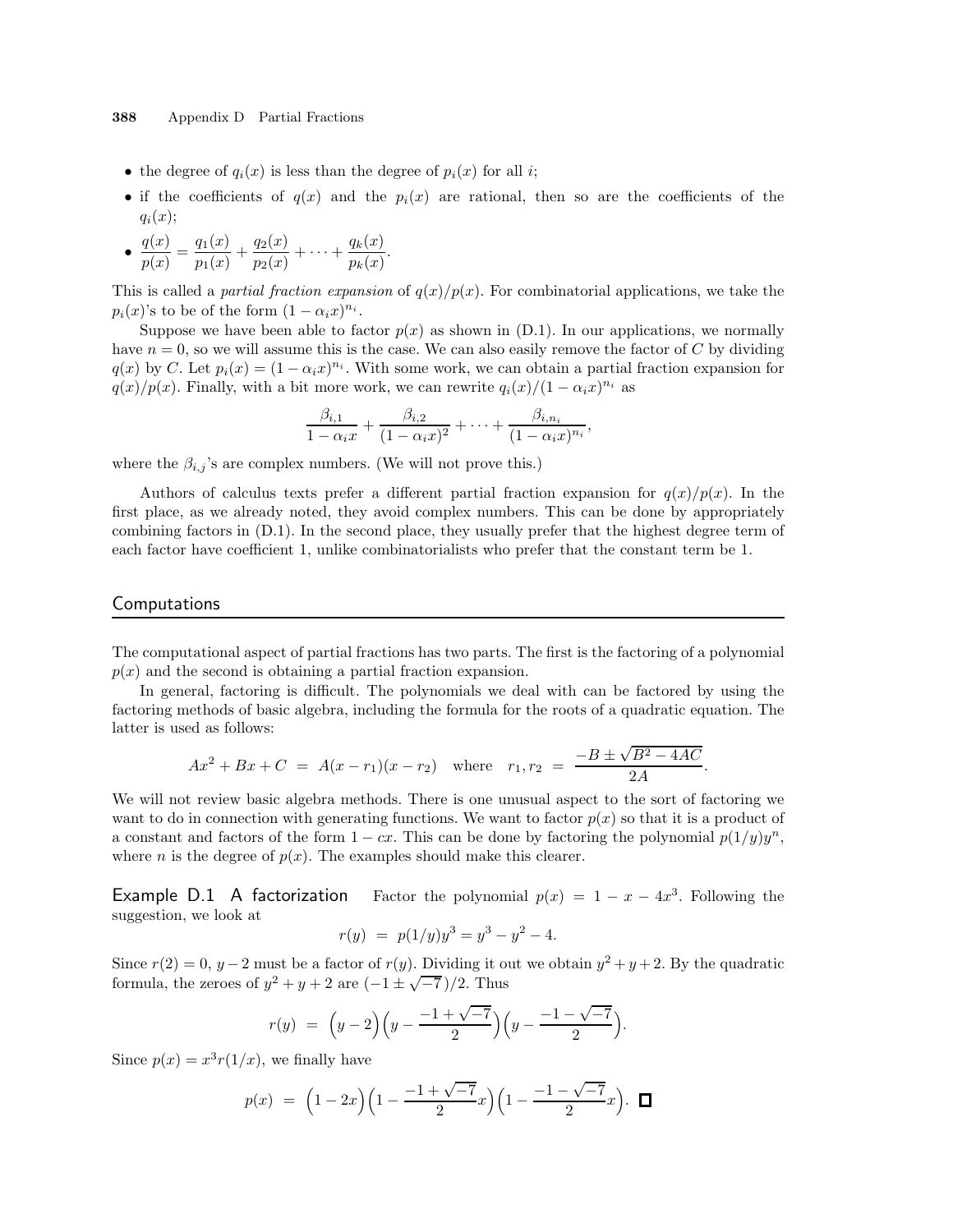Example D.2 Partial fractions for a general quadratic We want to expand  $q(x)/p(x)$  in partial fractions when  $p(x)$  is a quadratic with distinct roots and  $q(x)$  is of degree one or less. We will assume that  $p(x)$  has been factored:

$$
p(x) = (1 - ax)(1 - bx).
$$

Since  $p(x)$  has distinct roots,  $a \neq b$ .

Let us expand  $1/p(x)$ . We can write

$$
\frac{1}{(1 - ax)(1 - bx)} = \frac{u}{1 - ax} + \frac{v}{1 - bx},
$$
 D.2

where u and v are numbers that we must find. (If a and b are real, then u and v will be, too; however, if a or b is complex, then u and v could also be complex.) There are various ways we could find  $u$ and v. We'll show you two methods.

The straightforward method is to clear  $(D.2)$  of fractions and then equate powers of x. Here's what happens: Since

$$
1 = u(1 - bx) + v(1 - ax) = (u + v) - (bu + av)x,
$$

we have

$$
1 = u + v \qquad \text{and} \qquad 0 = -(bu + av).
$$

The solution to these equations is  $u = a/(a - b)$  and  $v = b/(b - a)$ .

Another method for solving (D.2) is to multiply it by  $1-ax$  and then choose x so that  $1-ax = 0$ ; i.e.,  $x = 1/a$ . After the first step we have

$$
\frac{1}{1 - bx} = u + \frac{v(1 - ax)}{1 - bx}.
$$
 D.3

When we set  $1 - ax = 0$ , the last term in (D.3) disappears—that's why we chose that value for x. Substituting in (D.3), we get

$$
u = \frac{1}{1 - b/a} = \frac{a}{a - b}.
$$

By the symmetry of  $(D.2)$ , v is obtained simply by interchanging a and b.

We have shown by two methods that

$$
\frac{1}{(1 - ax)(1 - bx)} = \frac{\frac{a}{a - b}}{1 - ax} + \frac{\frac{b}{b - a}}{1 - bx}.
$$
 D.4

By either of these methods, one can show that

$$
\frac{x}{(1 - ax)(1 - bx)} = \frac{\frac{1}{a - b}}{1 - ax} + \frac{\frac{1}{b - a}}{1 - bx}.
$$
 D.5

We leave this as an exercise. You can save yourself quite a bit of work in partial fraction calculations if you use  $(D.4)$  and  $(D.5)$ .  $\Box$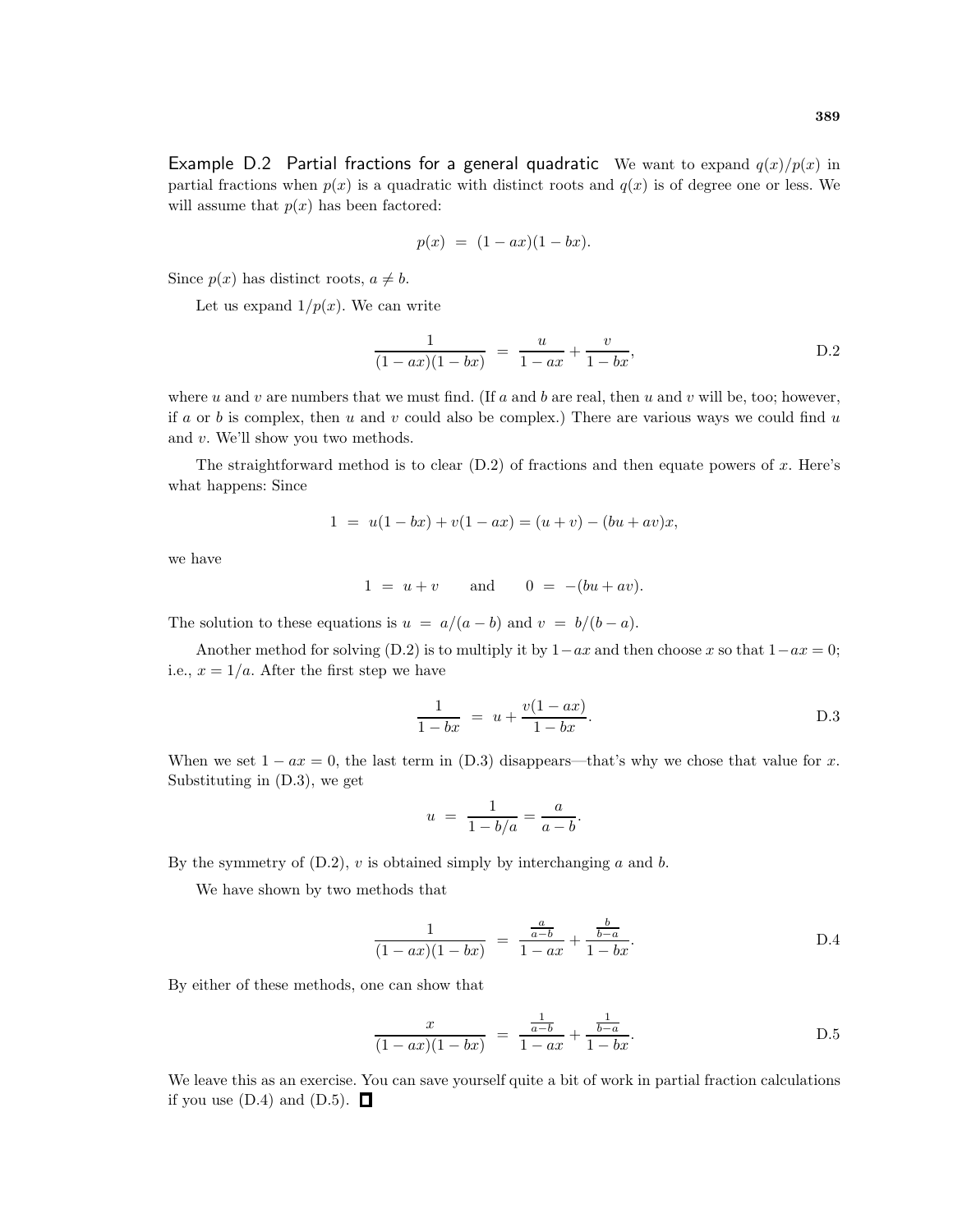Example D.3 A specific quadratic Let's expand

$$
\frac{1+3x}{(1+2x)(1-3x)}
$$

by partial fractions. Using (D.4) and (D.5) with  $a = -2$  and  $b = 3$ , we easily obtain

$$
\frac{1+3x}{(1+2x)(1-3x)} = \frac{1}{(1+2x)(1-3x)} + \frac{3x}{(1+2x)(1-3x)}
$$

$$
= \frac{2/5}{1+2x} + \frac{3/5}{1-3x} + \frac{-3/5}{1+2x} + \frac{3/5}{1-3x}
$$

$$
= \frac{-1/5}{1+2x} + \frac{6/5}{1-3x}.
$$
 D.6

To see how much effort has been saved, you are encouraged to derive this result without using (D.4) and  $(D.5)$ .  $\Box$ 

Example D.4 A factored cubic Let's expand

$$
\frac{1+3x}{(1-x)(1+2x)(1-3x)}
$$

by partial fractions. We begin by factoring out  $1-x$  and using (D.6). Next we use some algebra and then apply (D.4) twice. Here it is.

$$
\frac{1+3x}{(1-x)(1+2x)(1-3x)} = \frac{1}{1-x} \left( \frac{-1/5}{1+2x} + \frac{6/5}{1-3x} \right)
$$
  
= 
$$
\frac{-1/5}{(1-x)(1+2x)} + \frac{6/5}{(1-x)(1-3x)}
$$
  
= 
$$
\frac{(-1/5)(1/3)}{1-x} + \frac{(-1/5)(2/3)}{1+2x} + \frac{(6/5)(-1/2)}{1-x} + \frac{(6/5)(3/2)}{1-3x}
$$
  
= 
$$
\frac{-2/3}{1-x} + \frac{-2/15}{1+2x} + \frac{9/5}{1-3x}.
$$

Notice how we were able to deal with the cubic denominator by iterating the method for dealing with a quadratic denominator. This will work in any situation as long as the denominator has no repeated factors.  $\Box$ 

Example D.5 A squared quadratic Let's expand

$$
\frac{1+3x}{(1+2x)^2(1-3x)^2}.
$$
 D.7

Before tackling this problem, let's do the simpler case where the numerator is one:

$$
\frac{1}{(1+2x)^2(1-3x)^2} = \left(\frac{1}{(1+2x)(1-3x)}\right)^2.
$$
 D.8

Using (D.4), this becomes

$$
\left(\frac{2/5}{1+2x} + \frac{3/5}{1-3x}\right)^2,
$$

which can be expanded to

$$
\frac{4/25}{(1+2x)^2} + \frac{9/25}{(1-3x)^2} + \frac{12/25}{(1+2x)(1-3x)}.
$$

The first two terms are already in standard partial fraction form and you should have no trouble expanding the last.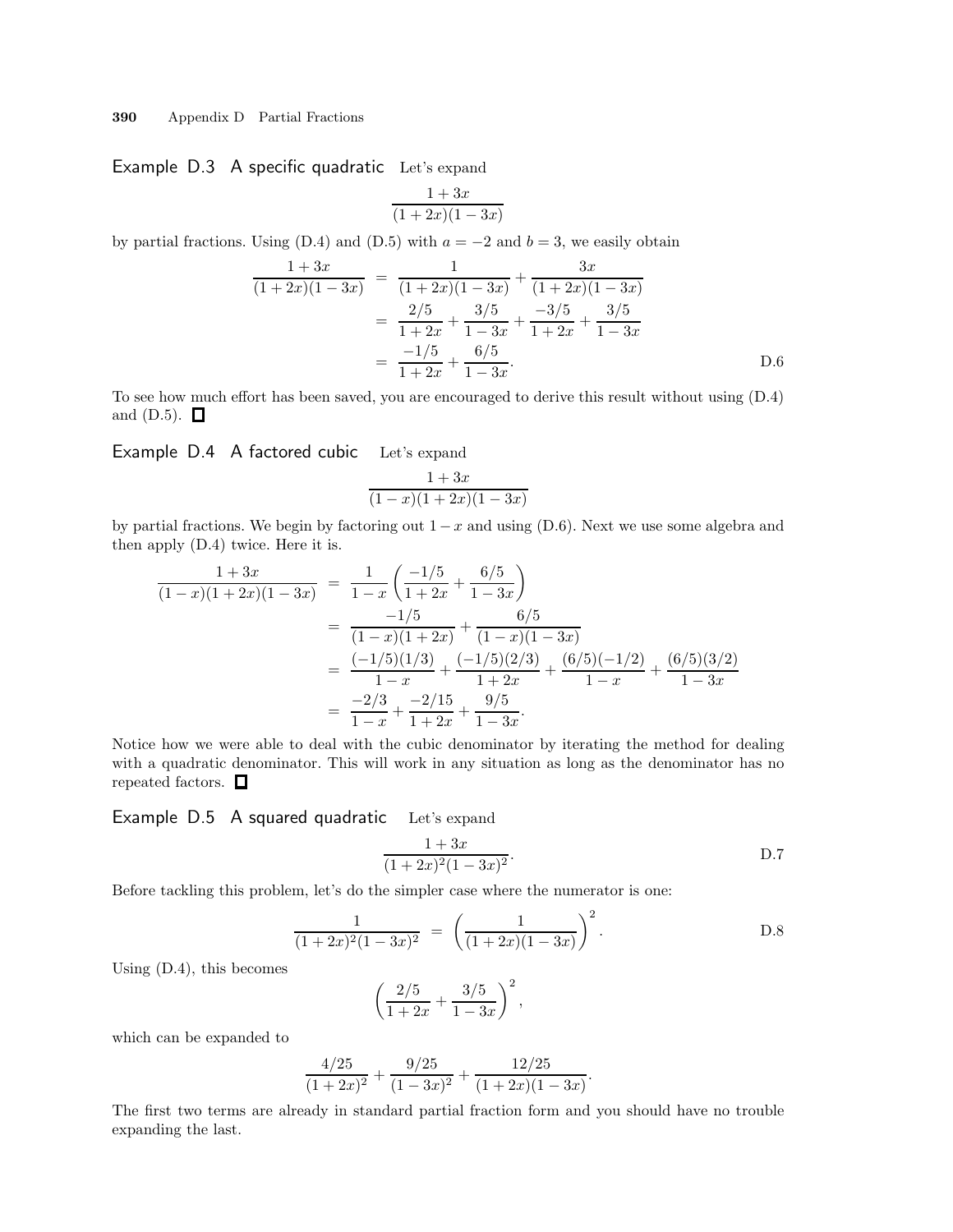How does this help us with  $(D.7)$  since we still have a 3x left in the numerator? We can cheat a little bit and allow ourselves to write the expansion of  $(D.7)$  as simply  $1+3x$  times the expansion of (D.8). This does not cause any problems in the applications of partial fractions that we are interested in other than slightly more complicated answers.  $\Box$ 

Example D.6 Another problem How can we expand  $1/(1-x)^2(1-2x)$  by partial fractions? Do any of our earlier tricks work? Yes, we simply write

$$
\frac{1}{(1-x)^2(1-2x)} = \frac{1}{1-x} \left( \frac{1}{(1-x)(1-2x)} \right)
$$

and continue as in Example D.4.  $\Box$ 

As you should have seen by now, a bit of cleverness with partial fractions can save quite a bit of work. Another trick worth remembering is to use letters in place of complicated numbers. We conclude with an example which illustrates another trick.

\*Example D.7 More tricks Expand

$$
\frac{x + 6x^2}{1 - x - 4x^3}
$$
 D.9

in partial fractions.

We'll write the denominator as

$$
(1 - 2x)(1 + x + 2x2) = (1 - 2x)(1 - cx)(1 - dx)
$$

where

$$
c = \frac{-1 + \sqrt{-7}}{2}
$$
 and  $d = \frac{-1 - \sqrt{-7}}{2}$ ,

a factorization found in Example D.1.

There are various ways we can attack this problem. Let's think about this.

• An obvious approach is to use the method of Example D.4. The  $6x^2$  causes a bit of a problem in the numerator because the first step in expanding

$$
\frac{x + 6x^2}{1 + x + 2x^2}
$$

is to divide so that the numerator is left as a lower degree than the denominator. If we take this approach, we should carry along c and d as much as possible rather than their rather messy values. Also, since they are zeros of  $y^2 + y + 2$ , we have the equations  $c^2 = -c-2$  and  $d^2 = -d-2$ , which may help simplify some expressions. Also,  $cd = 2$  and  $c + d = -1$ . We leave this approach for you to carry out.

- We could use the previous idea after first removing the factor of  $x + 6x^2$  and then reintroducing it at the end. The justification for this is the last paragraph of Example D.5.
- Another approach is to write  $x + 6x^2 = x(1 + 6x)$ . We can obtain partial fractions for  $(1+6x)/(1+x+x^2)$  using (D.4) and (D.5). This result can be multiplied by  $x/(1-2x)$  and expanded by (D.5).
- A different approach is to remove the  $1-2x$  partial fraction term from (D.9), leaving a quadratic denominator. The resulting problem can then be done by our trusty formulas (D.4) and (D.5). Let's do this. We have

$$
\frac{x + 6x^2}{(1 - 2x)(1 + x + 2x^2)} = \frac{u}{1 - 2x} + \frac{v}{1 - cx} + \frac{w}{1 - dx}.
$$
 D.10